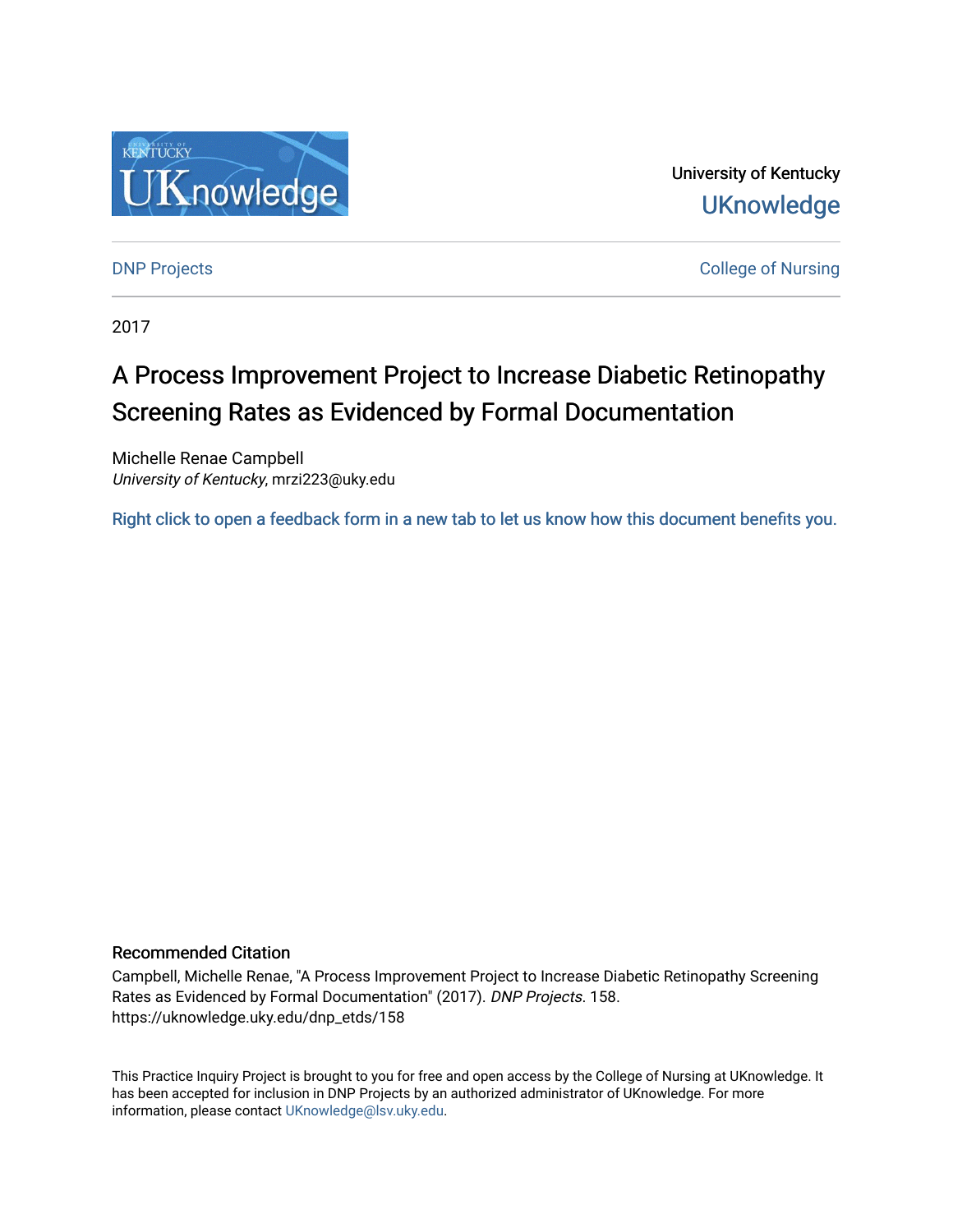A Process Improvement Project to Increase Diabetic Retinopathy Screening Rates as

Evidenced by Formal Documentation

Michelle Renae Campbell

University of Kentucky

December 1, 2017

Sharon E. Lock, PhD, APRN, FNAP, FAANP – Committee Chair

Julie Ossege, PhD, APRN, FNAP – Committee Member

Angela Rayhill, APRN – Clinical Mentor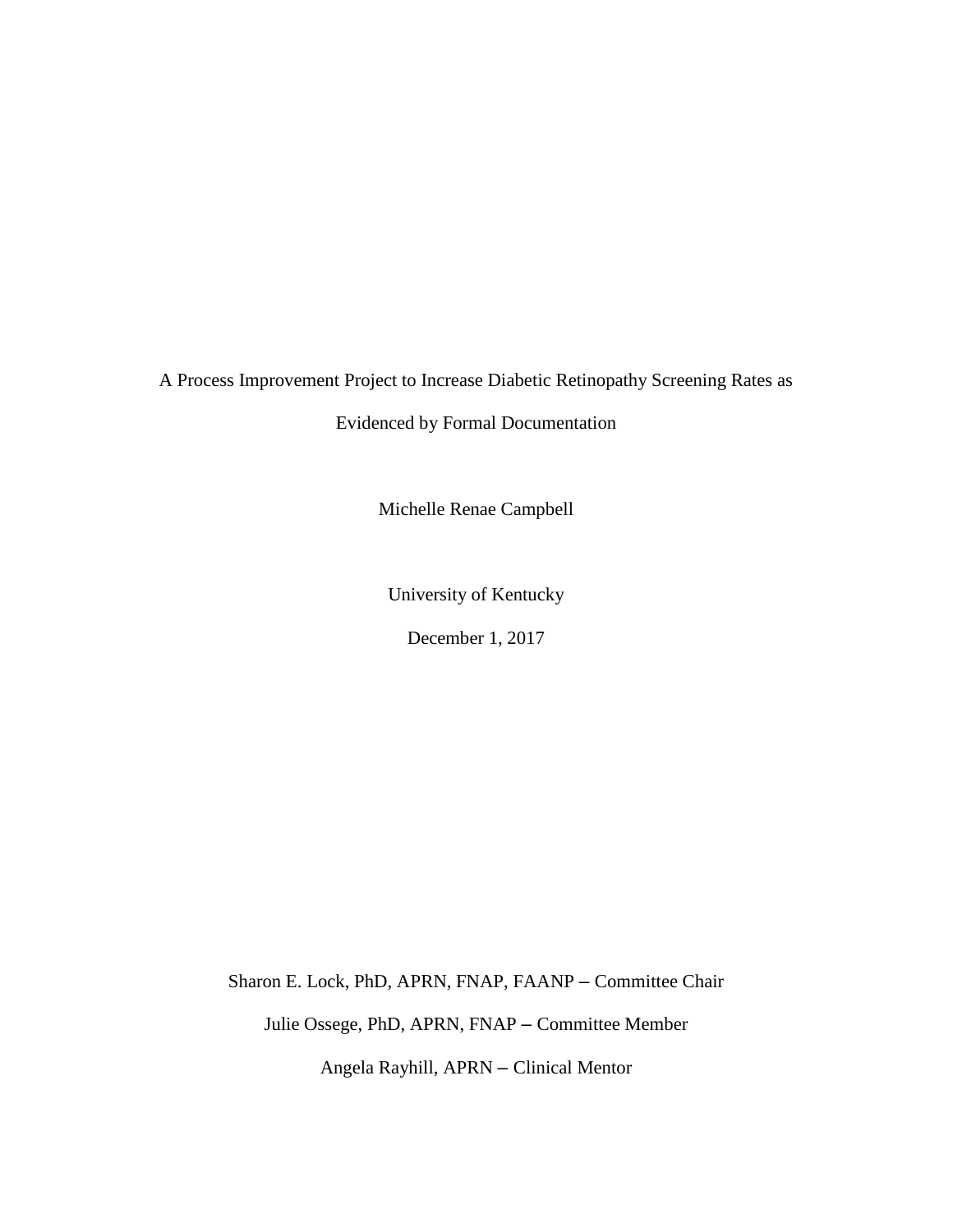## **Dedication**

This manuscript is dedicated to my children, to my parents, and to my husband. Thank you to my precious children, Makenna and Corbin Osbourne, for your sacrifice of countless hours of playing, family, and snuggling time with me in order to watch me succeed. I hope that, through this 3-year journey, you have learned that hard work and sacrifice are often the key ingredients in the recipe for success and a brighter future. Thank you to my mom and dad, Dennis and Wanda Layman, for without your words of encouragement and your willingness to be there for my children when I couldn't be, I never would have made it through this program. And, thank you to my husband, John Justin Campbell, for supporting me, believing in me, keeping me grounded, and encouraging me to keep taking steps forward toward success. I am so blessed to have had all of you behind me every step of the way and will never forget your role in my success.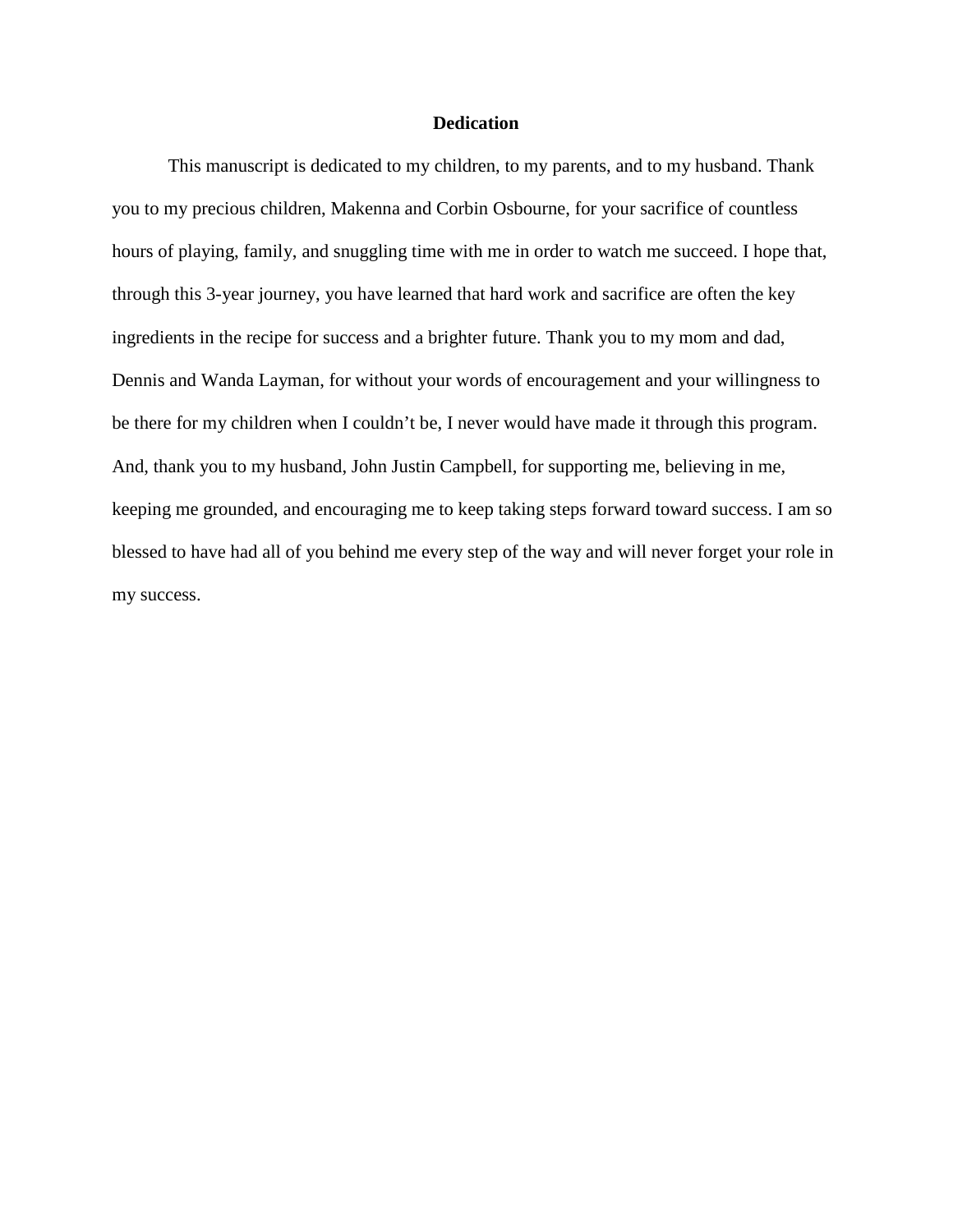#### **Acknowledgements**

I am extremely grateful for the assistance and support from my academic advisor and committee chair, Dr. Sharon Lock. Dr. Lock encouraged me to succeed with sound advice and a cool head, always reminding me to keep things in perspective and take things one day at a time. Her support and encouragement have been crucial for the completion of this project.

I am also grateful to the following individuals:

To my committee member, Dr. Julie Ossege, for her time and experienced advice,

To my committee member and clinical mentor, Angela Rayhill, APRN, for all of her encouragement, time, participation, and expertise, and

To Amanda Wiggins, PhD, for her assistance with the statistical analysis for this project.

Thank you to the providers at the Norton Community Medical Associates, Mount Washington location, for your willingness to participate in the studied intervention.

Many, heartfelt thanks to my fellow Norton Healthcare pioneers on this journey to DNP. The difficult times were much easier thanks to your advice, suggestions, moral support, and Facebook humor.

And, special recognition goes to my loving family and friends – my children, my parents, my husband, and all who have supported me throughout my journey. Thank you for your many sacrifices and your many ways of showing your love and belief in me that has allowed me the time and confidence to complete my studies for this program. I would not be the person I am today without your love and commitment to me and my success.

"Norton Healthcare Scholarship Recipient: This Doctor of Nursing Practice project and program of study was fully funded through the University of Kentucky College of Nursing and Norton Healthcare academic-practice partnership."

iii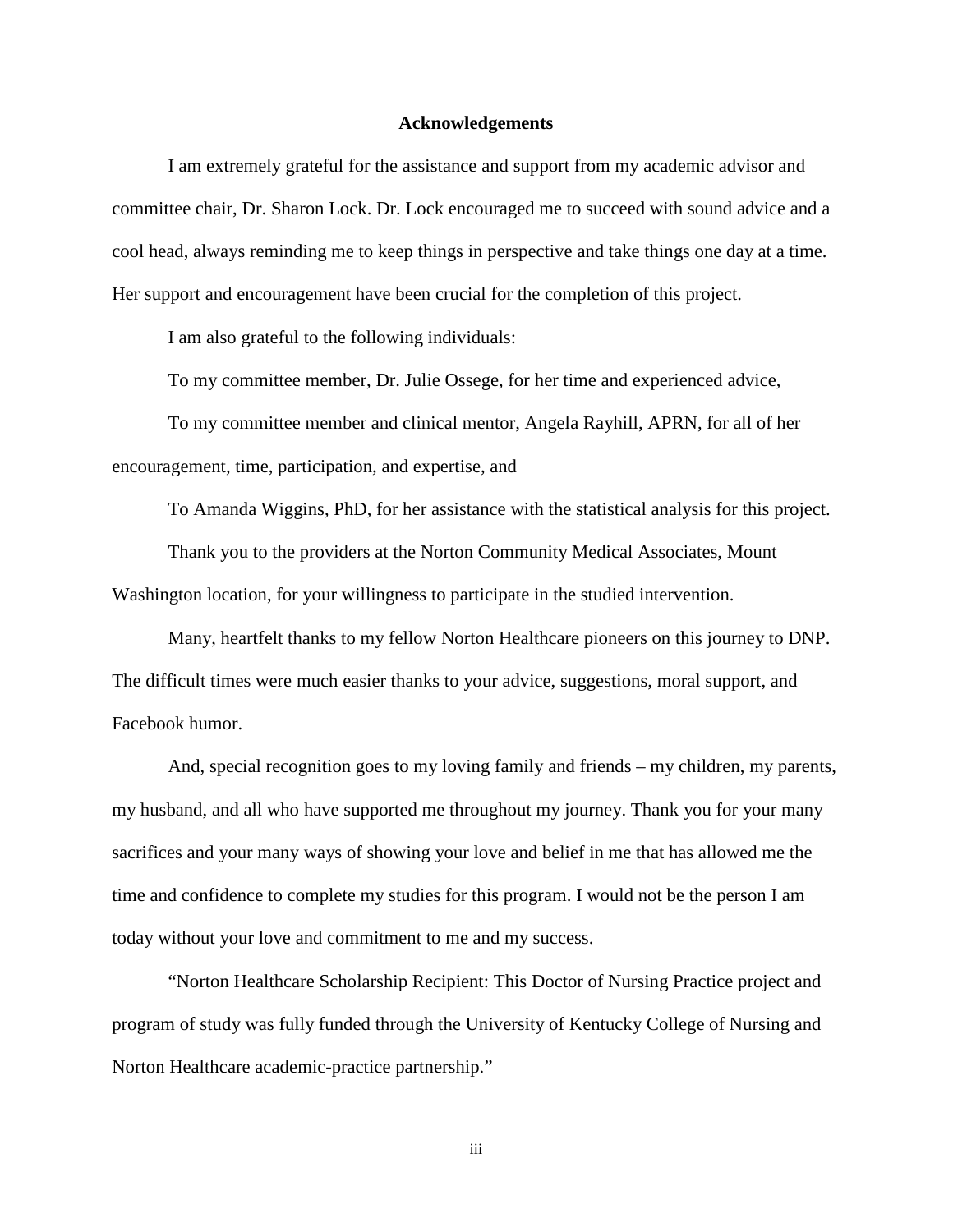| <b>Table of Contents</b> |  |
|--------------------------|--|
|--------------------------|--|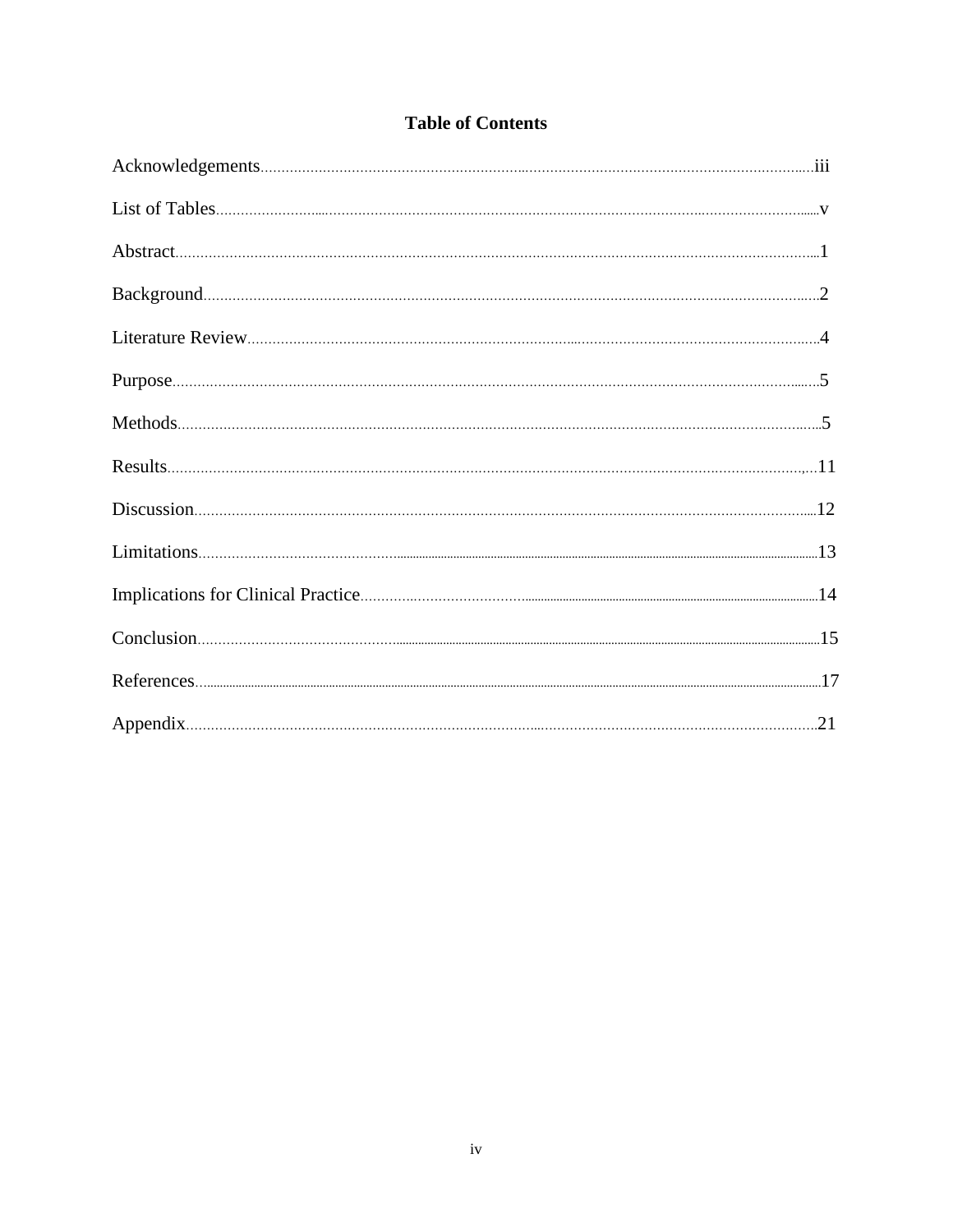# **List of Tables**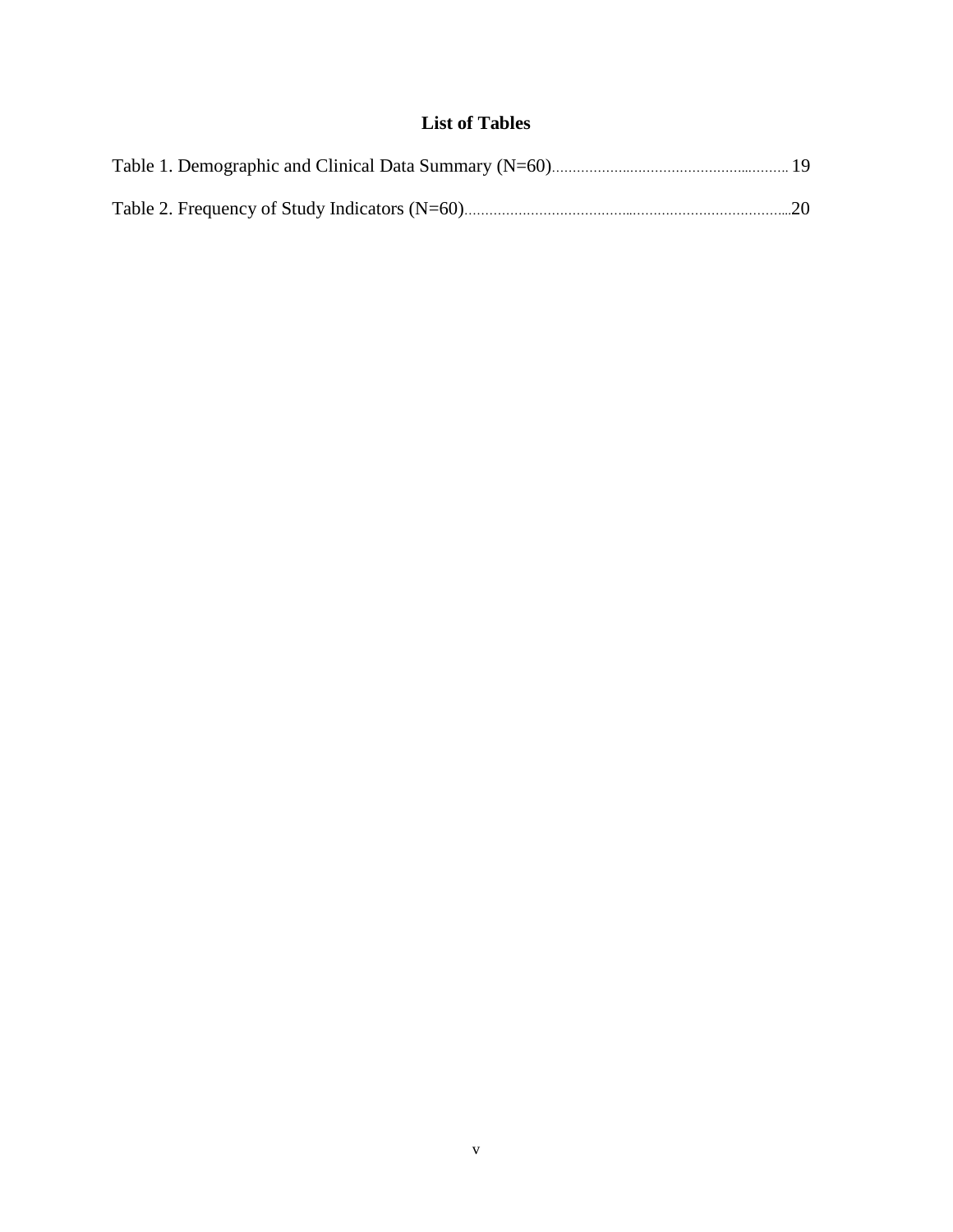#### **Abstract**

**Purpose:** To evaluate the effects of a referral process on diabetic retinopathy screening rates among patients with Type 2 diabetes and formal documentation completion rates of these screenings within a primary care setting.

**Methods:** A referral process for patient referral to an ophthalmologist for annual diabetic retinopathy screening was instituted for a 4-week period within a Norton Community Medical Associates (NCMA) primary care location for Type 2 diabetes patients. Charts of 30 patients pre-intervention were compared with the charts of 30 patients seen during the intervention phase of the study to evaluate the effects of the referral intervention. Demographic data, including age, race, gender, and type of insurance, along with clinical data, including most recent Hgb A1C level, were collected for data analysis comparison.

**Results:** There was no statistically significant difference between the demographic and clinical data collected from the pre- and post-intervention groups. Additionally, the difference in referral rates and formal documentation rates for the two groups was not statistically significant  $(p>0.05)$ .

**Conclusion:** A process improvement project using a brief referral intervention in a primary care setting showed no effect. Further study into this type of intervention to increase diabetic retinopathy screening rates in Type 2 diabetes patients and formal documentation completion rates of these screenings may be more beneficial if performed over a longer study period with evaluation of barriers preventing success at set time points during the study.

*Keywords:* Type 2 diabetes, diabetic retinopathy, dilated fundus examination, referral, intervention, ophthalmology, documentation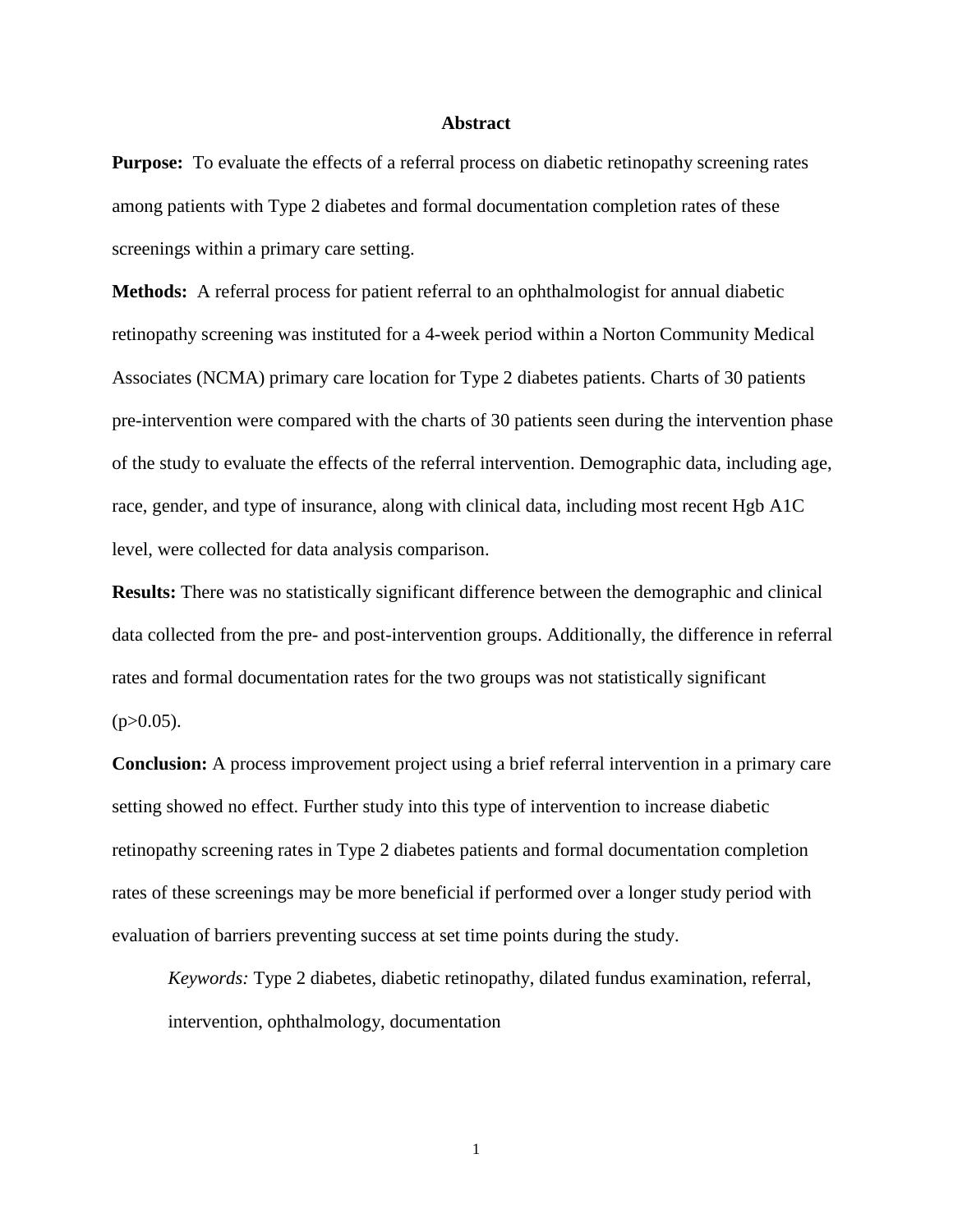A Process Improvement Project to Increase Diabetic Retinopathy Screening Rates as Evidenced by Formal Documentation

#### **Background**

Approximately 4.2 million Americans greater than age 65 years are affected by diabetic retinopathy, a disease in which elevated blood glucose causes damage to the tiny blood vessels in the retina of the eye (Weiss et al., 2015). Without effective healthcare interventions, the number of people affected by diabetic retinopathy is expected to increase to three times that amount by 2050 (Zangalli et al., 2016). It is also estimated that, in 2004, more than \$500 million was spent on direct and indirect healthcare costs related to blindness caused by diabetic retinopathy and its complications (Weiss et al., 2015). As the primary cause of new-onset blindness among Americans aged 20 to 74 years (Weiss et al., 2015), this expected increase in the number of cases of diabetic retinopathy will create a substantial and costly healthcare burden (Zangalli et al., 2016).

Because diabetic retinopathy is asymptomatic in its early stages (Sheppler, Lambert, Gardiner, Becker, & Mansberger, 2014) and because early detection of retinopathic changes by annual dilated fundus examination is essential in the prevention of serious eye complications and blindness (Walker, Schechter, Caban, & Basch, 2008), the American Diabetes Association recommends that all individuals with Type 2 diabetes have a comprehensive dilated eye examination soon after diagnosis (American Diabetes Association [ADA], 2013). Additionally, according to the American Optometric Association's "Evidence-based Clinical Practice Guideline: Eye Care of the Patient with Diabetes Mellitus," individuals with diabetes should receive dilated eye examinations at least yearly and more frequently if they have changes in vision or have diabetic retinopathy that is severe or progressing (American Optometric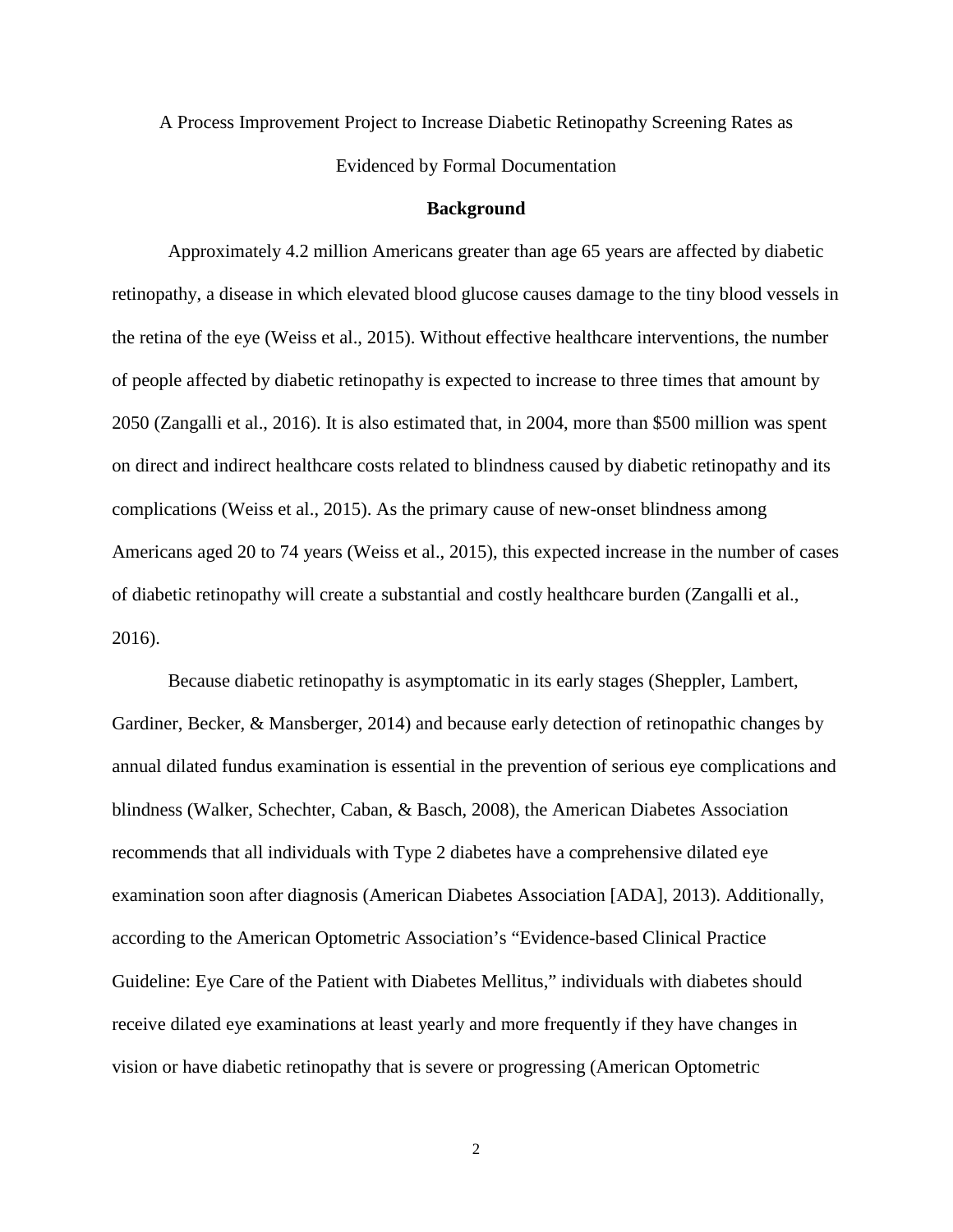Association [AOA], 2014). However, compliance rates in obtaining annual dilated fundus examinations remain low, with fewer than half of people with diabetes obtaining this annual screening and with 50% of those that comply being screened too late for optimal treatment (Weiss et al., 2015).

The issue further intensifies when considering that primary care providers are held at a higher accountability for their patients receiving yearly screenings such as diabetic retinopathy examinations. With yearly dilated fundus examinations now being part of one of the HEDIS measurements, primary care providers risk changes in reimbursement when their diabetic patients do not successfully complete this exam and/or when they cannot provide formal, written documentation showing that their patients have had this service performed (Centers for Medicare and Medicaid Services [CMS], 2015).

With the severity of the issue increasing in numbers and in costs, the question becomes, "What are the most efficient healthcare interventions for promoting yearly diabetic eye exam compliance in patients with Type 2 diabetes mellitus, and what is the best method of tracking overall compliance rates?"

According to literature sources, interventions that contain an educational component that emphasizes the importance of annual dilated fundus examinations along with a personal component that helps patients overcome perceived barriers in getting the examinations may be the most effective in improving yearly examination compliance (Brunisholz et al., 2014; Sheppler et al., 2014; Walker et al., 2008; Weiss et al., 2015; & Zangalli et al., 2016). The purpose of this paper is to evaluate the effects of a referral process on diabetic retinopathy screening rates and formal documentation completion rates of these screenings among patients with Type 2 diabetes in a primary care setting.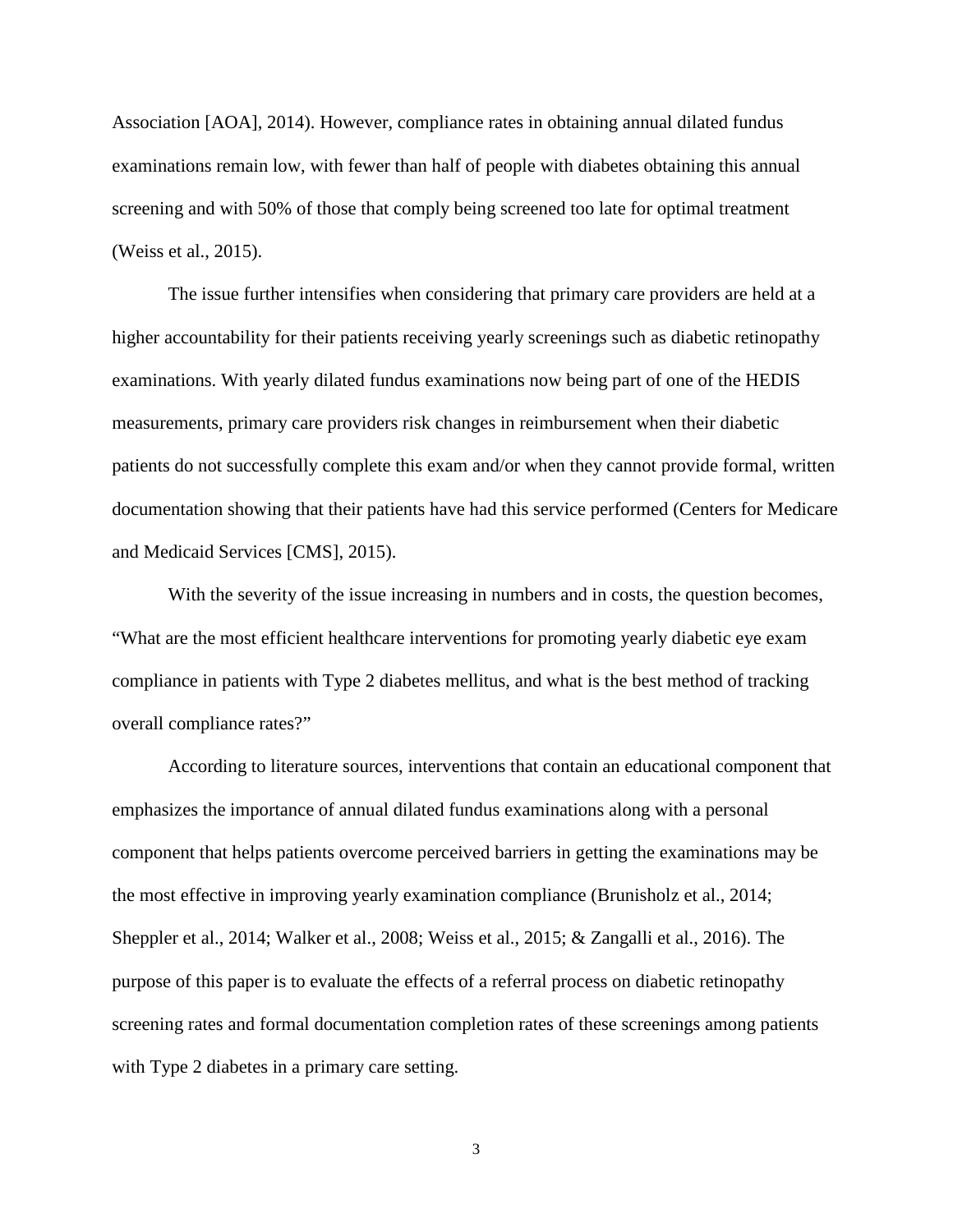#### **Literature Review**

A literature search was conducted to identify articles with interventions that focused on the improvement of annual dilated fundus examination rates among people with diabetes. The search terms were diabetes OR diabetic in the title AND intervention OR education in the title or abstract AND eye OR fundus OR retinal OR vision in the title or abstract. The database used in the search was PubMed.

Inclusion criteria for articles were: published between 2006 and 2016, written in English, full-text available, peer-reviewed, and focused on human species. Exclusion criteria were: studies that were not solely diabetes-focused, studies that concentrated only on Type 1 diabetes, and studies that did not involve an intervention that explored annual dilated fundus examination rates. A total of 103 articles were retrieved using the inclusion criteria. Five of these 103 articles were chosen overall for this literature review once the exclusion criteria were applied.

Three of the reviewed studies were randomized controlled trials with one of these three having a fairly large sample size of  $n=1,920$ . The overall levels of evidence among the studies included four Level B studies as defined by the American Association of Critical-Care Nurses (AACN) and one Level C study as defined by AACN (Melnyk & Fineout-Overholt, 2011). A Level A meta-analysis of multiple controlled trials (Melnyk & Fineout-Overholt, 2011) that specifically targeted interventions that improved annual dilated fundus compliance rates was not found in the literature search.

All five of the reviewed literature studies suggest that interventions that contain an educational component that emphasizes the importance of annual dilated fundus examinations along with a personal component that helps patients overcome perceived barriers in getting the examinations may be the most effective in improving annual dilated fundus examination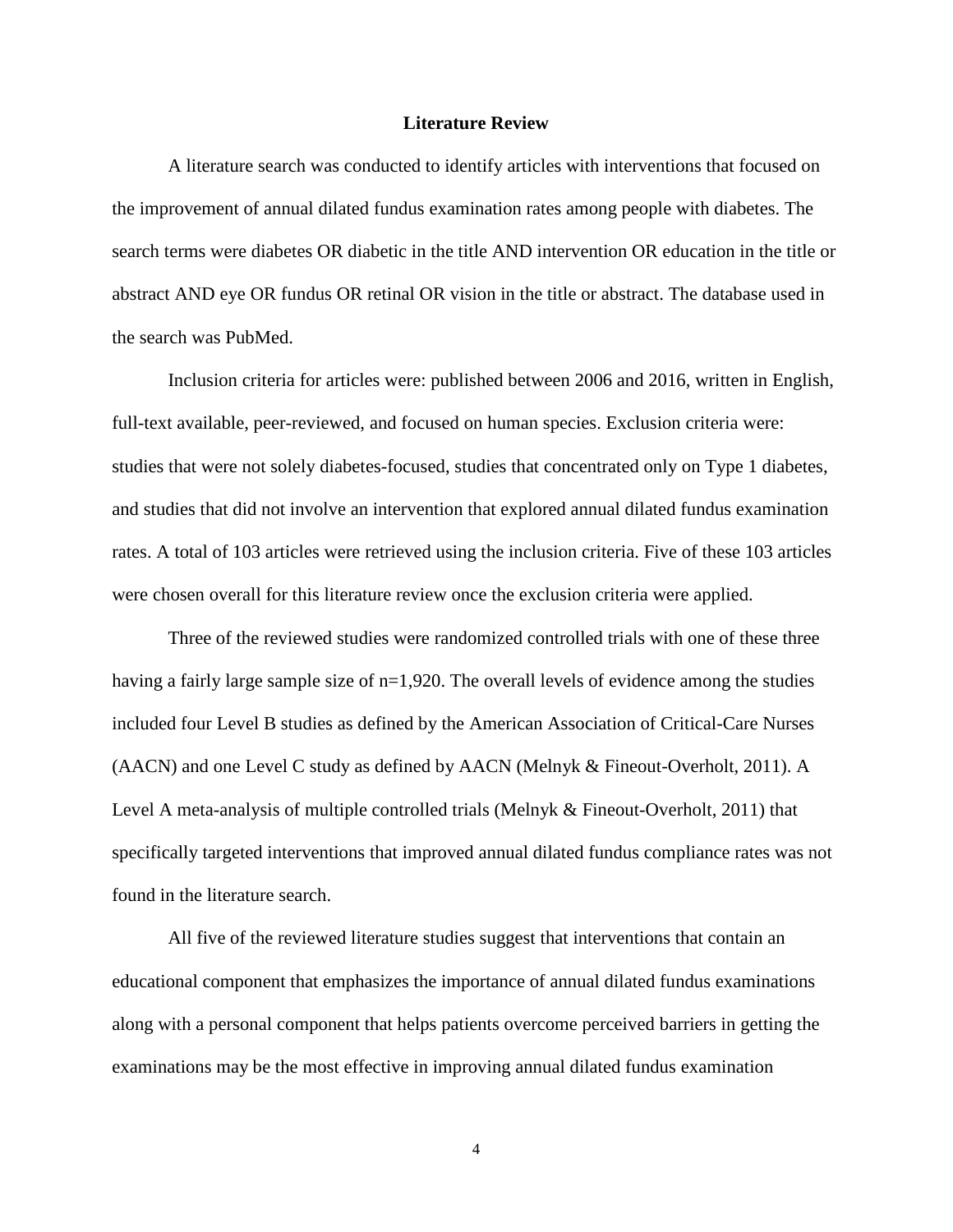compliance (Brunisholz et al., 2014, Sheppler et al., 2014, Walker et al., 2008, Weiss et al., 2015, and Zangalli et al., 2016). One of the five reviewed studies suggested a possible improvement in dilated fundus examination adherence with these two components present based on survey results (Sheppler et al., 2014). Additionally, four of the five studies reviewed suggested an improvement in dilated fundus examination compliance rates in the intervention group versus the control group when both of these components were present. Interventions in these four studies included a behavioral activation intervention versus supportive therapy, an education- and telephone-based intervention versus standard care, a telephone intervention versus printed materials, and a diabetic self-management education intervention versus standard care (Brunisholz et al., 2014, Walker et al., 2008, Weiss et al., 2015, and Zangalli et al., 2016).

#### **Purpose**

The overall purpose of this process improvement project was focused on increasing diabetic retinopathy screening rates among patients diagnosed with Type 2 diabetes by implementing a referral process in a primary care setting. More specifically, this project focused on the following objectives:

- a. Increase the number of referrals to ophthalmology for diabetic retinopathy screenings in Type 2 diabetes patients.
- b. Increase the number of diabetic retinopathy screenings that were formally documented in the patient's electronic medical record.

#### **Methods**

#### **Design**

This study was a process improvement project to improve diabetic retinopathy screening rates and formal documentation rates among patients with Type 2 diabetes. The results from this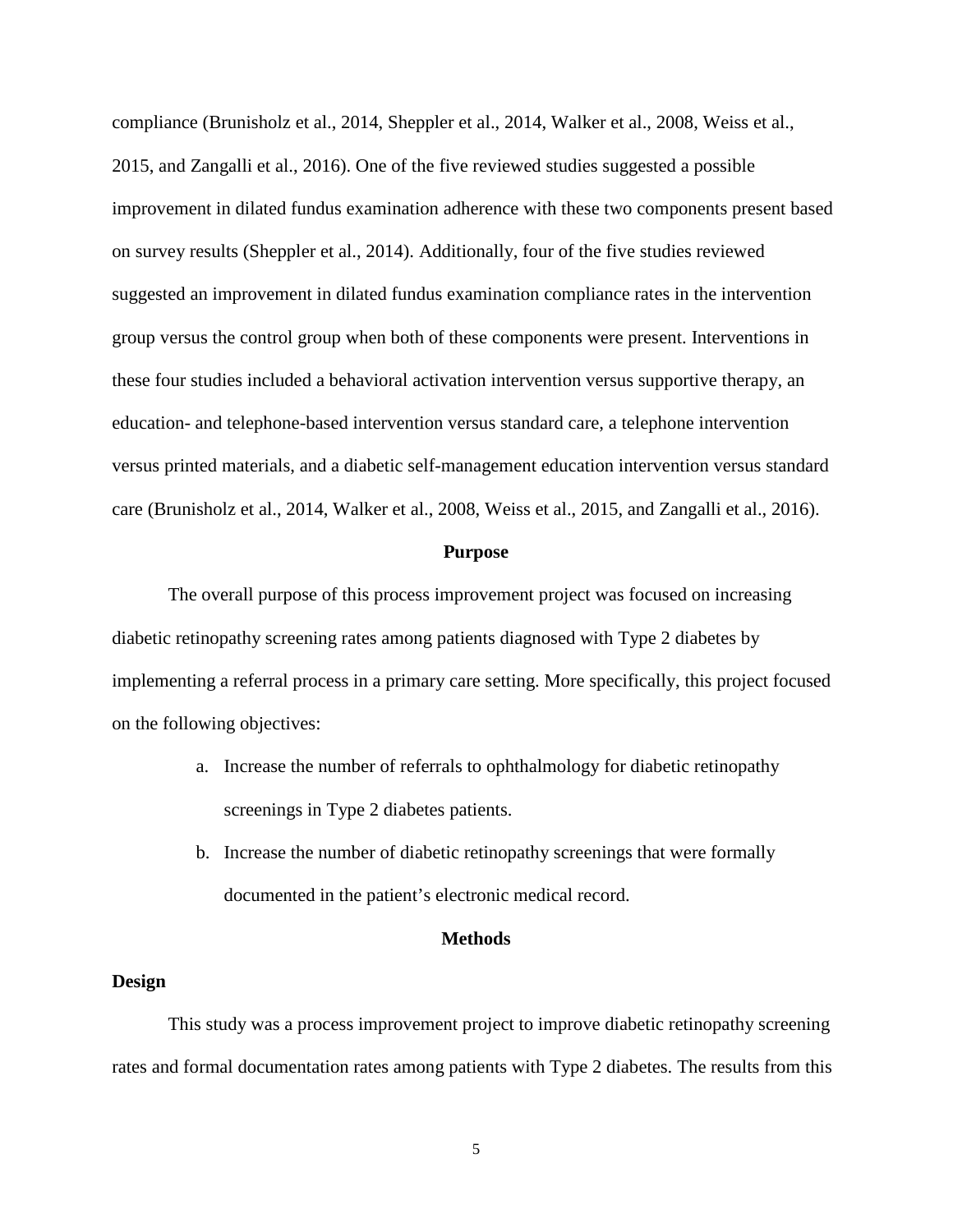study will serve as a pilot study for the feasibility and initial effects of the intervention. The study was conducted in four phases as follows:

**Phase 1:** Prior to implementation of the intervention, a retrospective chart review was performed to evaluate current practice for referrals to ophthalmology for diabetic retinopathy screening and formal documentation of completion of these exams within the patient population of the primary care practice that was utilized for the project.

**Phase 2:** The principal investigator (PI) educated the providers and supporting medical staff participating in the study about the process for referring Type 2 diabetes patients for diabetic retinopathy eye exams.

**Phase 3:** After receiving education, the providers and office staff were instructed to follow the referral process for all patients that met the inclusion criteria. This phase was conducted over a 4-week period.

**Phase 4:** A second chart review was conducted after the 4-week period to evaluate the number of patients that were properly referred for a diabetic retinopathy eye exam and the number of cases in which formal documentation of these screenings was received back from the ophthalmologist's office.

#### **Study Population**

**Provider Group:** All of the providers within the designated Norton Community Medical Associates (NCMA) practice were invited to participate in the study. Only patient charts from participating providers who signed informed consent forms were audited after the educational intervention. Inclusion criteria for providers were licensed healthcare providers (physicians, nurse practitioners, or physician assistants) employed by Norton Healthcare (NHC).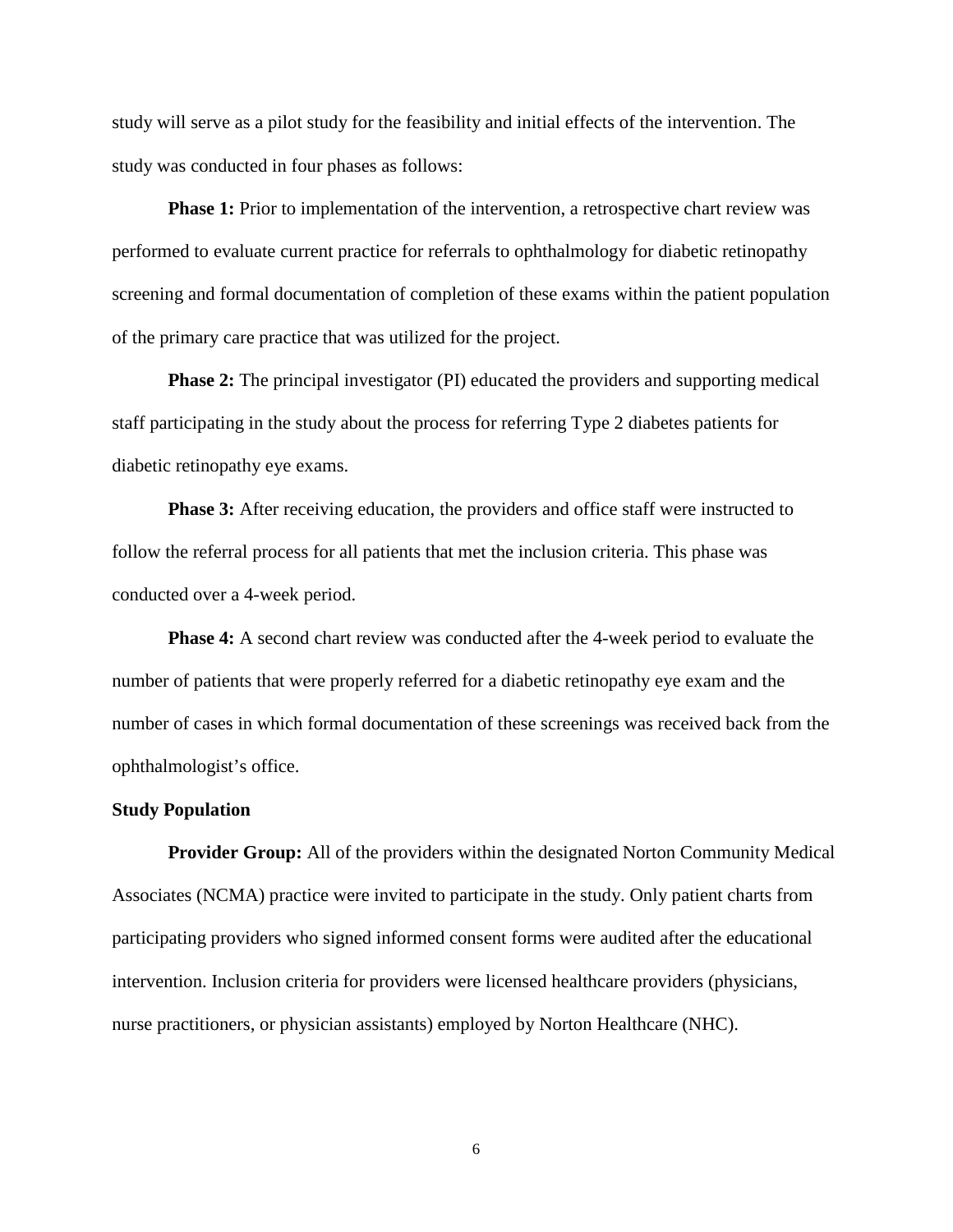**Chart Review Group:** Inclusion criteria for Phase 1 and 4 were medical records of patients with a diagnosis of Type 2 diabetes (ICD-10 codes of E11-E11.9) whose ages were between 18-70 years old. Exclusion criteria were medical records of patients whose age was outside of the specified age range of 18-70 years, those who did not have a current diagnosis of Type 2 diabetes, patients with Type 1 diabetes, and pregnant women.

#### **Permission to Conduct Study**

Permission to conduct the study was granted from the University of Kentucky (UK) Institutional Review Board (IRB) and from the Norton Healthcare Office of Research Administration (NHORA). As data collection from patient records was retrospective and deidentified, a waiver of informed consent was granted. All prescribing medical providers were consented at a routine in-office staff meeting where they were given an informed consent form and asked to participate in the study. Supporting medical staff members were also educated at this time on their roles in the successfulness of the intervention.

## **Procedures**

**Phase 1: Needs Assessment**. In order to conduct a needs assessment, a retrospective chart review of 30 patient medical records was completed to assess the designated NCMA office's current diabetic retinopathy screening rates and the rates of formal documentation within their Type 2 diabetes patients' medical records. The medical records were randomly selected from Type 2 patients seen in the practice for all appointment types between January 1, 2016 and December 31, 2016 that fit the inclusion and exclusion criteria previously discussed as characteristics of the chart review group. Charts for review were randomized by the IT Department at Norton Healthcare and sent to the primary investigator in an Excel spreadsheet with medical record numbers listed. The primary investigator assessed the medical records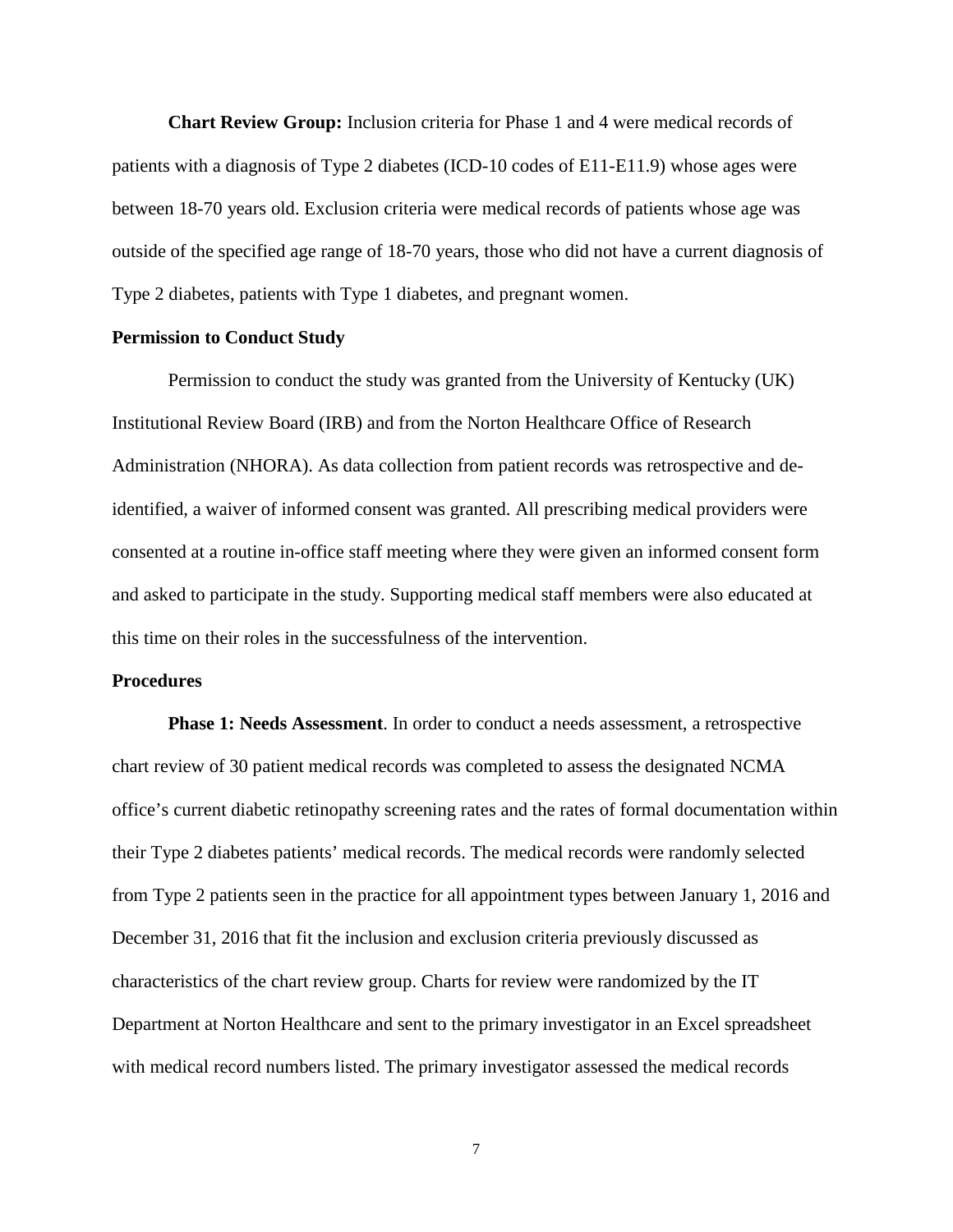through the EPIC electronic medical record (EMR). This was done in a private room with no other individuals present. Information including the number of referrals for dilated fundus screening performed, the number of diabetic retinopathy screenings reported and/or documented, and the number of patients in which formal documentation of screening was present in the EMR was obtained. Additionally, information on the patients' age, race, gender, pregnancy status, type of insurance, and most recent Hgb A1C level was collected for data analysis comparison.

**Phase 2: Educational Intervention and Referral Process.** To begin the intervention phase, the PI met with the NCMA providers and supporting medical staff to introduce the referral process and to answer questions regarding the implementation process. Education included the need for a referral protocol, the target patient population for the study, where to enter ophthalmology referrals into EPIC, and the process for making the patients' ophthalmology appointments and faxing the patient documentation form at patient check-out.

The referral process for patients that met the inclusion criteria was as follows. When patients came in for any appointment type and had a diagnosis of Type 2 diabetes in their electronic medical record, the primary care provider was to interview the patient and review the EMR to determine if the patient had completed their annual diabetic retinopathy screening by dilated fundus exam within the past 12 months. This discussion between the patient and the provider was to occur as part of the patient's health maintenance assessment as per usual practice.

If the patient stated that they had not had their annual screening, the primary care provider was instructed to enter a referral into the system to a local ophthalmologist of patient and/or provider choice. If the patient refused a referral, the provider was to enter a note in the referral section to document the refusal. Any education that the provider felt compelled to share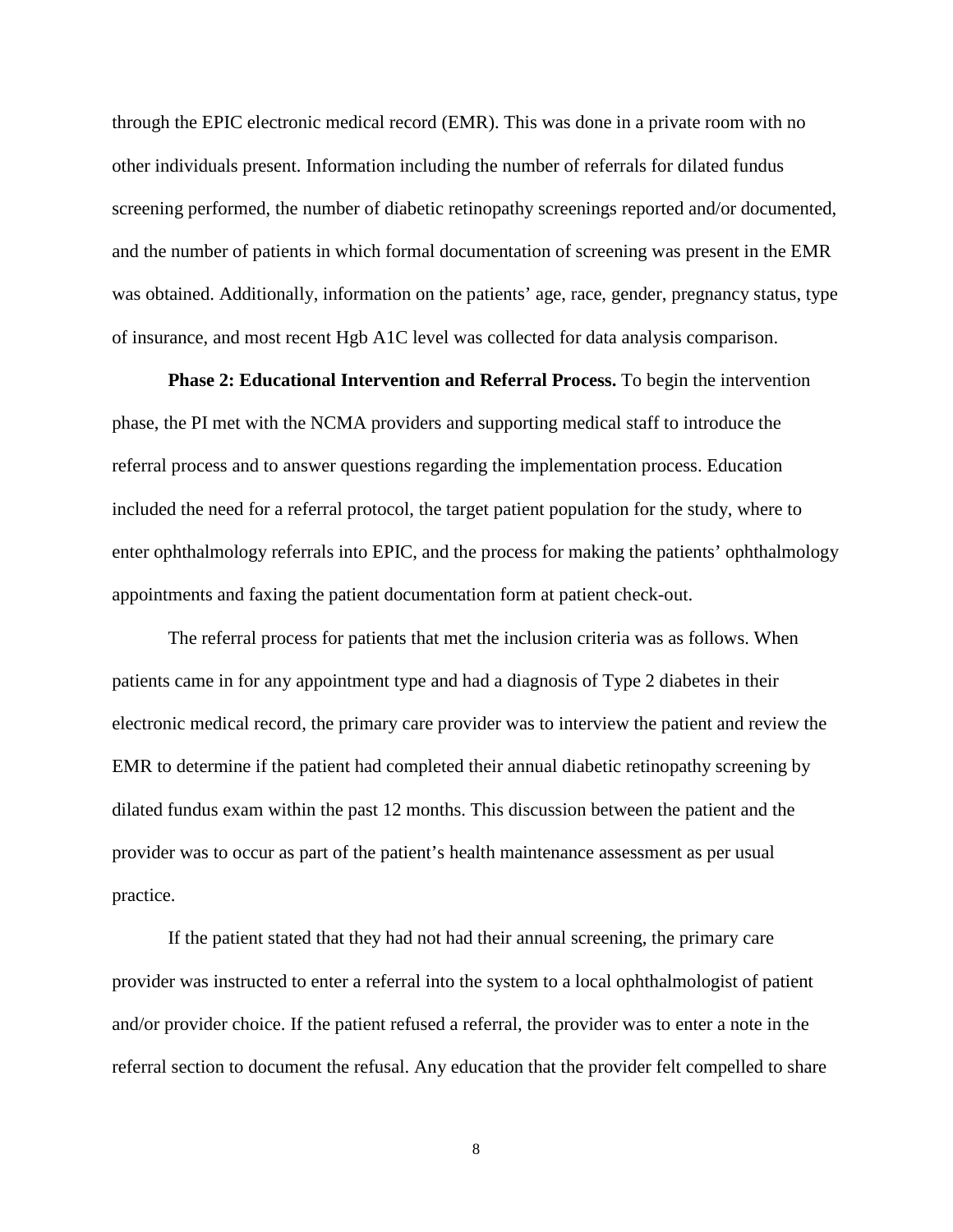with the patient about the importance of the diabetic retinopathy exam should have taken place at this time as well.

At check-out, the patient's paperwork should have reflected the referral, alerting office staff members that they needed to aid the patient in scheduling their ophthalmology appointment. This assistance in scheduling the appointment for the patient was designed as part of the intervention as a personal component to help overcome any patient-perceived barriers to the screening, for this was a key factor in increasing screening rates as seen in the review of the literature.

When making the appointment, the formal documentation form designed for this study was to be faxed to the referred ophthalmologist with instructions to fax it back upon completion of the diabetic retinopathy eye exam (see Appendix 1). If check-out paperwork stated the patient's refusal for a referral, office staff was instructed to provide the formal documentation form to the patient for when or if they made their own ophthalmology appointment. Once the form was completed and faxed back to the NCMA office from the ophthalmology office showing completion of the diabetic retinopathy eye exam, NCMA office staff was educated to scan it into the system as a permanent part of the patient's medical record.

**Phase 3: Implementation Phase.** The implementation phase of the study lasted for 4 weeks. During this phase, consenting providers conducted visits with their normal patient population and were to use the referral process on all Type 2 diabetes patients that met the inclusion criteria. Providers and staff were to follow all of the steps of the referral process described in Phase 2 during this time. The PI had no contact with patients during this phase, and contact with consenting providers was limited to providers contacting the PI with questions they had regarding the referral process.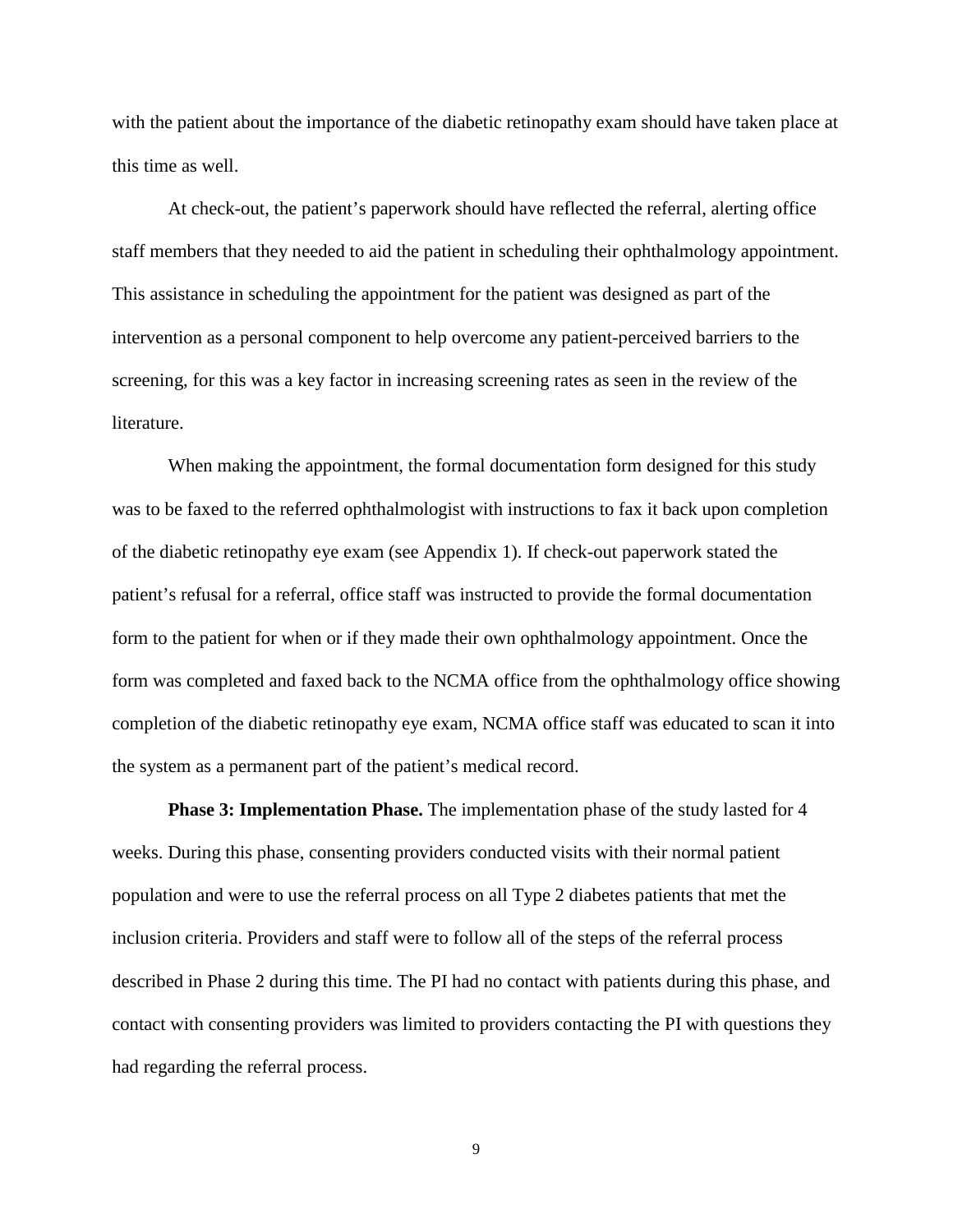**Phase 4: Chart Review after 4-week Implementation Phase.** The PI conducted a second chart review of the patient medical records from participating providers after the 4-week implementation phase. This chart review was performed on Type 2 diabetes patients that were seen during the implementation phase that fit the inclusion and exclusion criteria previously discussed as characteristics of the chart review group. Thirty charts were randomly selected by the IT Department at Norton Healthcare using the inclusion and exclusion criteria, and medical record numbers were sent to the PI within an Excel spreadsheet. Charts were reviewed 4 weeks after completion of the implementation phase as to allow time for completion of the scheduled ophthalmology exams and attainment of the formal documentation forms from ophthalmology to the primary care office. This chart review was conducted in a private room with no other individuals present.

The 30 randomized charts of Type 2 diabetes patients seen for all appointment types during the implementation phase were reviewed for information including the number of referrals for dilated fundus screening performed, the number of diabetic retinopathy screenings reported and/or documented, the number of patients in which a referral was indicated at the time of their appointment, and the number of patients in which formal documentation of screening was received back from ophthalmology. Additionally, information on the patients' age, race, gender, pregnancy status, type of insurance, and most recent Hgb A1C level was collected for data analysis comparison to pre-intervention data.

#### **Data Analysis**

Descriptive statistics, including means, standard deviations, and frequencies, were used to summarize the data for the pre- and post-intervention groups. Bivariate statistics, including the two-sample t-test and chi-square test of association, were used to compare demographic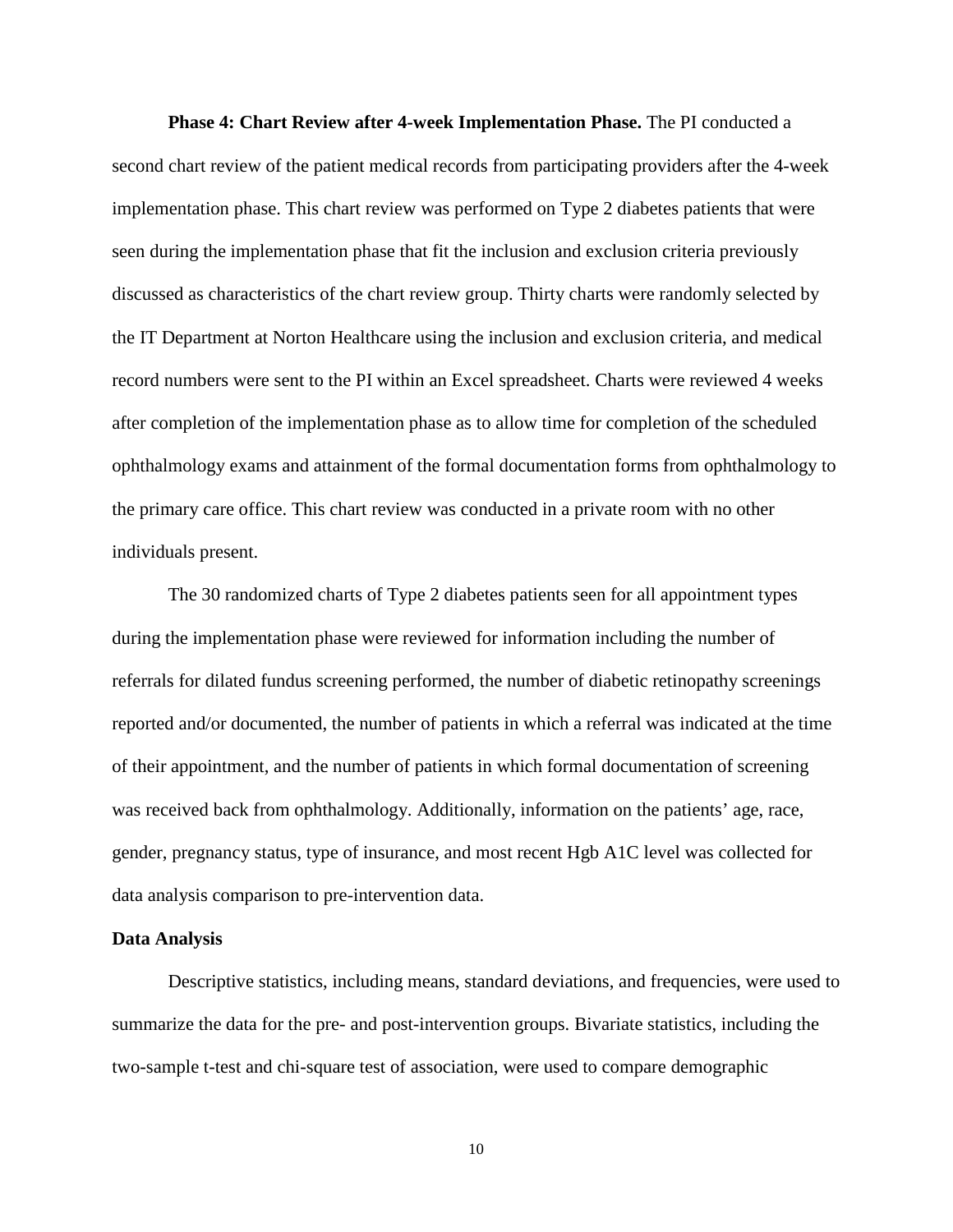characteristics between the two groups at each time. All data analysis was conducted using SPSS Version 22. An alpha level of 0.05 was used to determine statistical significance.

#### **Results**

Within the NCMA, Mount Washington location, all 6 providers consented to participate in the study. Patient medical records that fit the inclusion and exclusion criteria previously discussed as characteristics of the chart review group were randomly selected by the IT Department at Norton Healthcare to fulfill the PI's request of a pre-intervention group and a post-intervention group of 30 patients each. All 60 patient medical records that were reviewed met the inclusion and exclusion requirements.

Bivariate statistics showed no statistically significant difference between the demographic and clinical data collected from the pre- and post-intervention groups (see Table 1). A two-sample t-test comparing age and most recent Hgb A1C and a chi-squared test of association comparing gender, race, and type of insurance payor showed that there was no statistically significant difference between the groups with a p-value >0.05 in all categories.

The pre-intervention group had a mean age of 57.8 years and a mean last Hgb A1C of 7.1. The group consisted of 40% males and 60% females with 96.7% being Caucasian. The postintervention had a mean age of 55.6 years and a mean last Hgb A1C of 7.7. The group consisted of 36.7% males and 63.3% females with 93.3% being Caucasian.

After performing a chi-square test of association and obtaining a p-value >0.05, it was determined that the difference in referral rates and formal documentation rates for the two groups was not statistically significant (see Table 2). The pre-intervention indication of screening rate could not be assessed since the needs assessment chart review consisted of a review of all Type 2 diabetes patient visits in the specified 12-month time period, and the diabetic retinopathy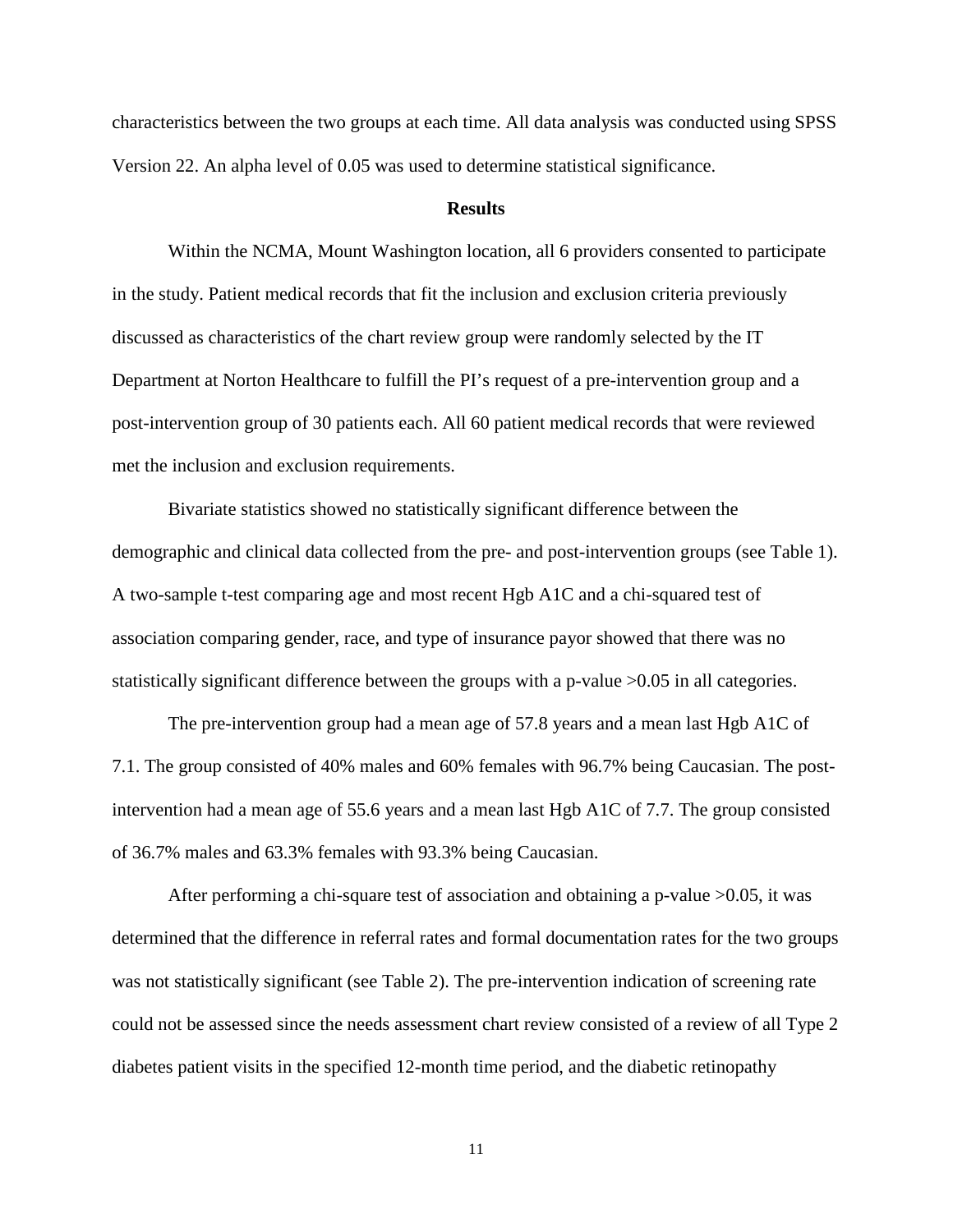screening is an every 12-month intervention. However, the post-intervention indication for screening rate could be assessed, and despite an indication for referral during the intervention phase of 66.7%, the referral rate for the pre- and post-intervention groups was unchanged at 3.3%. Additionally, the formal documentation rate was less for the post-intervention group at 13.3% compared to the pre-intervention rate of 26.7%.

#### **Discussion**

The brief referral intervention used in this process improvement project within a single primary care setting showed no effect. The two main objectives of the study were not met, as referral rates for diabetic retinopathy screenings did not increase nor did formal documentation completion rates of these screenings.

The decrease in the formal documentation rates in the post-intervention group versus the pre-intervention group could likely be explained by the fact that the pre-intervention group's rate was evaluated over a 12-month period, whereas the post-intervention group was only evaluated over a 1 to 2-month period, depending on when the post-intervention patients had their follow-up appointment within the intervention phase. An evaluation of the post-intervention group over a longer period of time to allow for more time for completion of diabetic retinopathy screenings likely would have increased this percentage. This decrease might also be explained by an issue with the form designed for this study not being properly routed to the ophthalmology office. An evaluation of the check-out and referral procedures after the patient was referred was not assessed but may have been useful.

The unchanged referral rate pre-intervention versus post-intervention might be explained by the type of appointment the patient had scheduled, by time constraints inherent in providers' busy schedules, and/or by expected and unexpected barriers that are often seen with change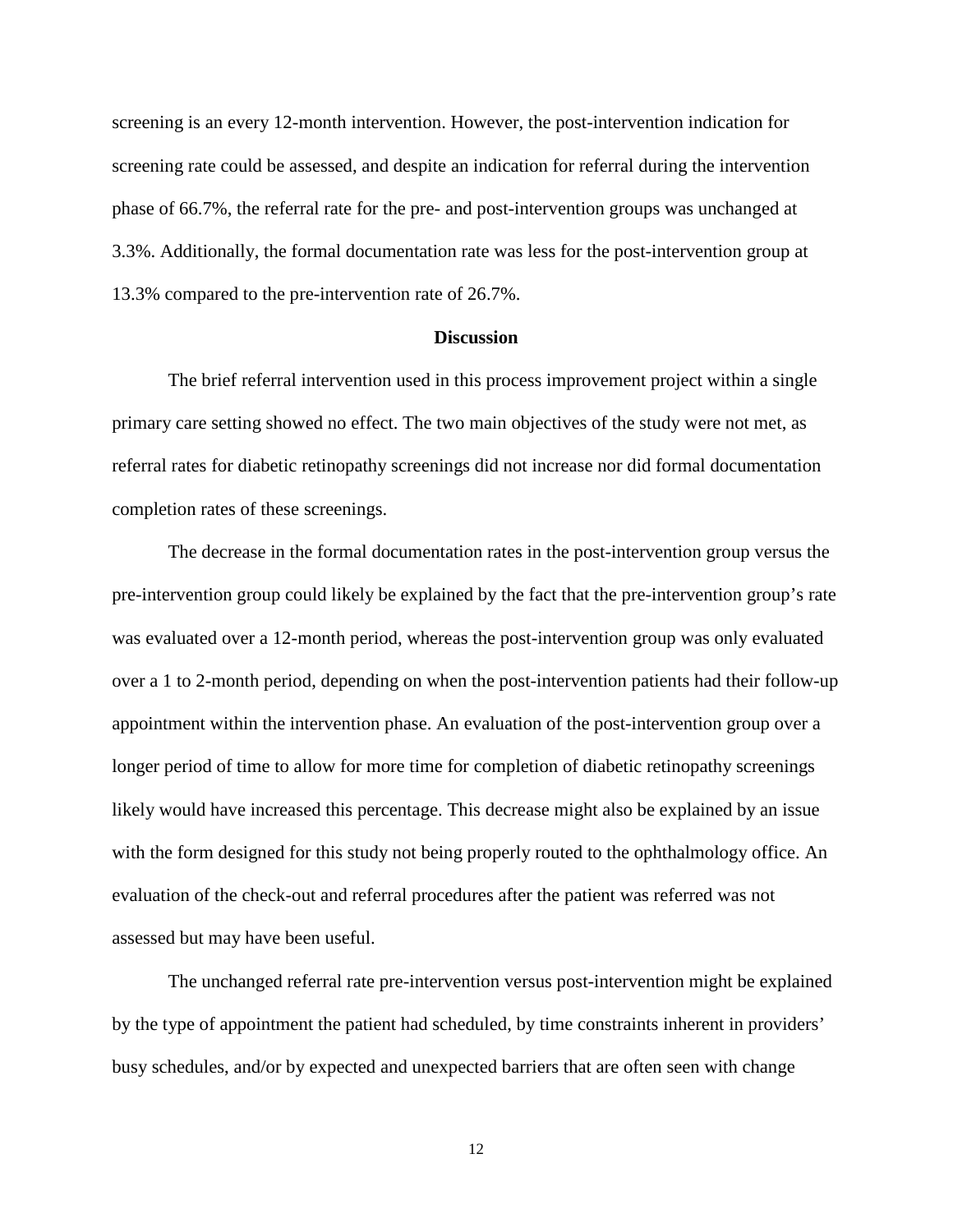processes. This could have been the case, for instance, if a Type 2 diabetes patient was being seen for a respiratory issue where the patient's Type 2 diabetes was not the focus of the appointment. In this case, the illness might have taken precedence over any thought or emphasis on the diabetic retinopathy screening exam or even any diabetes treatment at all. Additionally, it might have been the case that the provider seeing the patient for the appointment simply forgot to refer, chose not to refer based on their personal knowledge of the patient, or ran out of time to refer for various reasons.

#### **Limitations**

The biggest limitation in this study was time. The intervention phase of the study was only 4 weeks long, and the post-intervention chart review was only performed on charts up to 4 weeks after completion of the intervention phase. An intervention phase limited to such a small time window might have made it difficult for providers to remember to enact the change into their normal work routine, which could explain the limited number of referrals made to ophthalmology during the study. Additionally, a post-intervention chart review lasting only 4 weeks after completion of the intervention phase may have been an inadequate time frame for patients to have their ophthalmology screenings performed, documentation of the screenings to be returned from ophthalmology, and/or documentation uploaded into the patients' electronic medical records once returned. This could explain the decrease in formal documentation rates in comparison to the pre-intervention group.

Another limitation of the study was an inability, mostly limited by time constraints, to evaluate how closely the referral intervention process was followed. The PI did not have any interaction with the providers or the staff during the intervention phase. As such, the providers were not reminded to put in referrals for diabetic retinopathy screenings, and the staff was not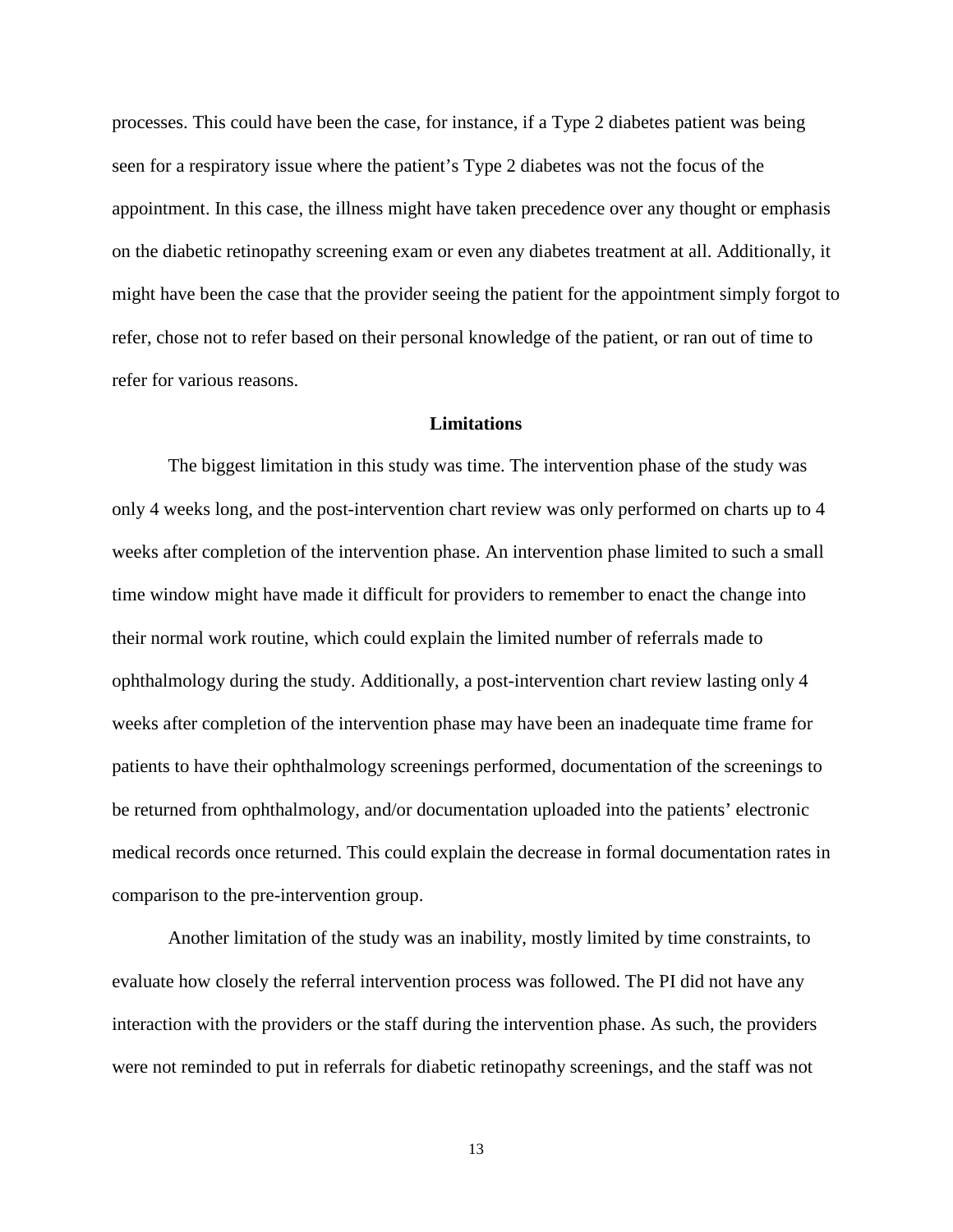reminded to fax the form designed for this study to the ophthalmologist office once a referral was made. Additionally, the forms that were faxed to ophthalmology were not kept for further review to evaluate if the process was correctly followed, and interviews about the process were not performed for adherence or barrier to adherence evaluation. All of these factors could have contributed to a lower than expected referral rate and formal documentation rate.

Additional limitations of this study included a small sample size and homogenous demographics. Because this was a pilot study, only one primary care office seeing mostly Caucasian patients was studied, and only 60 charts in total were reviewed between the preintervention and post-intervention groups. Related to these specific study limitations, the study findings do not allow for application to the general population, but they do hold significance for the particular primary care office studied.

#### **Implications for Clinical Practice**

Literature sources suggest that interventions that contain an educational component that emphasizes the importance of annual dilated fundus examinations along with a personal component that helps patients overcome perceived barriers in getting the examinations may be the most effective in improving annual dilated fundus examination compliance (Sheppler et al., 2014, Walker et al., 2008, Weiss et al., 2015, and Zangalli et al., 2016). Patients in the literature studies were up to 2.5 times more likely to get their dilated retinopathy screenings when these two components were present (Walker et al., 2008, Weiss et al., 2015, and Zangalli et al., 2016). Nevertheless, this short-term pilot study in a primary care office showed no effect when an intervention that contained these components was implemented. However, future studies that include modifications to how this pilot study was implemented and evaluated may be beneficial in order to determine the true value of the type of intervention used in this study.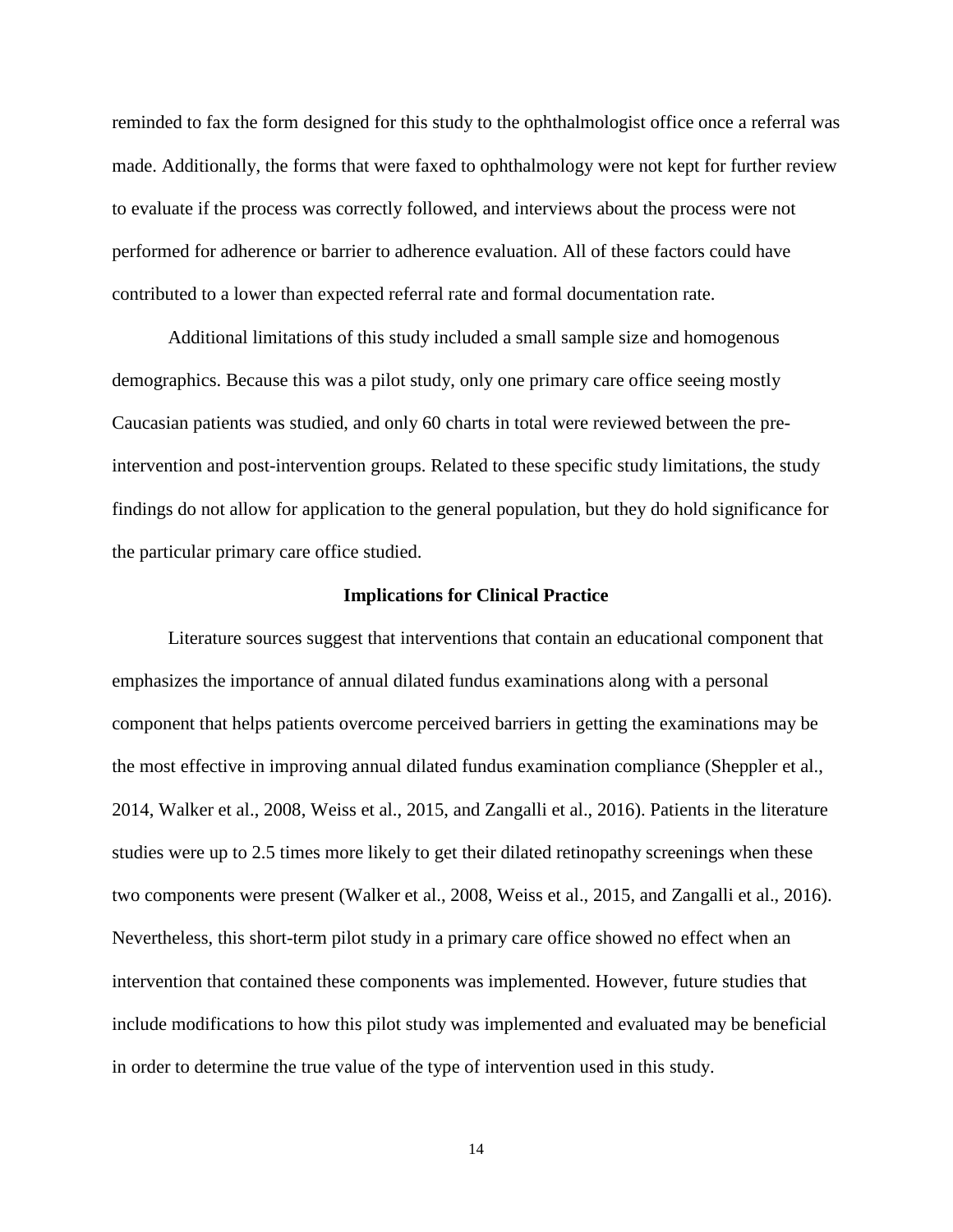Further study performed over a longer study period with evaluation of barriers preventing success at set time points during the study might be especially useful. Evaluation of referral compliance when Type 2 diabetes patients are being seen specifically for diabetes follow-up appointments instead of all appointment types may also uncover unexpected barriers to referral. Additionally, a pre-designed educational handout, rather than varied verbal education, that providers could give patients that they refer to ophthalmology might better fit the necessary educational component uncovered in the literature review to increase screening compliance and formal documentation rates. Furthermore, an evaluation over an extended study period of all of the individuals that explicitly receive referrals during the intervention period versus just evaluating a random sample may give more insight into the effectiveness of the referral process on the receipt of formal documentation. And, allowing for a longer amount of time to assess compliance in patients from the intervention group completing their annual dilated fundus examination after they receive their referral may offer more insight into the true effect of the referral intervention on formal documentation rates.

#### **Conclusion**

Annual dilated fundus examinations are the standard of care in the prevention of and complications from diabetic retinopathy in patients with Type 2 diabetes (Walker, Schechter, Caban, & Basch, 2008). Literature sources suggest that interventions that focus on education related to diabetic retinopathy exam importance and that help patients overcome barriers to exams may be the most successful at increasing compliance rates (Brunisholz et al., 2014; Sheppler et al., 2014; Walker et al., 2008; Weiss et al., 2015; & Zangalli et al., 2016). A brief referral intervention in a primary care setting that utilized these components showed no effect in compliance or formal documentation evidencing compliance, but study limitations may have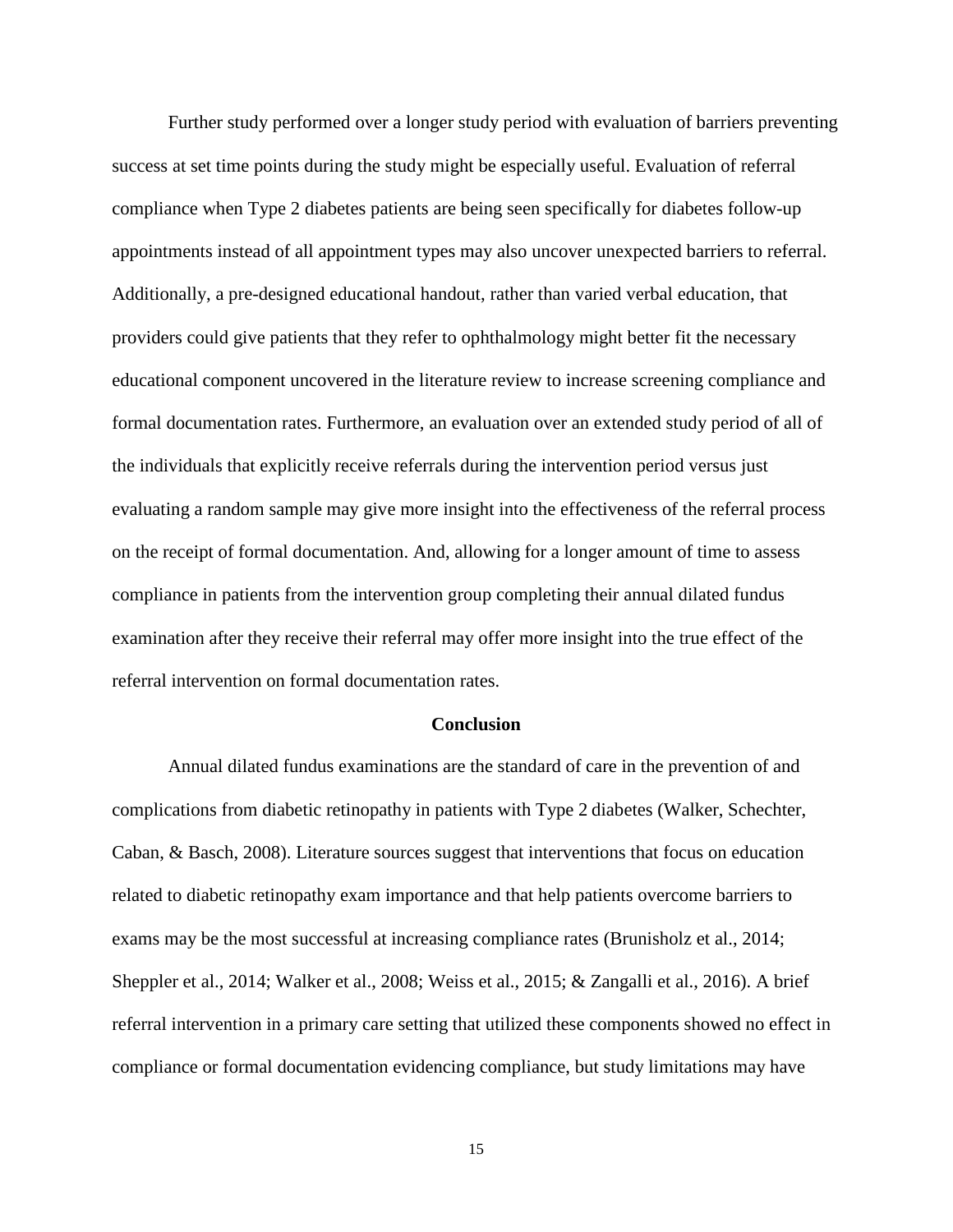skewed the true capability of the intervention's effect. Further study over a longer time period with modifications made to this study's intervention is suggested to evaluate the potential effect of referral on dilated fundus exam compliance and formal documentation rates.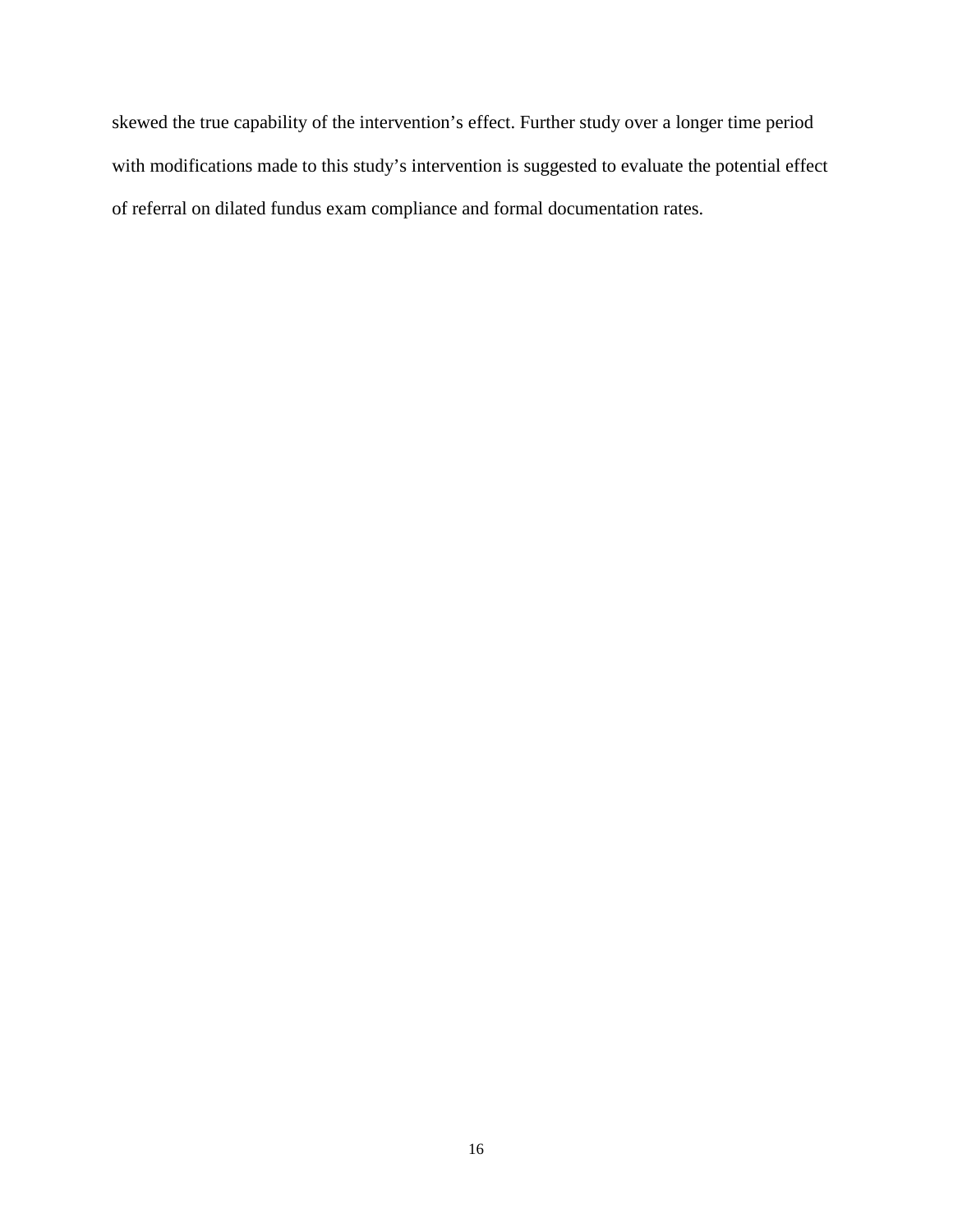#### **References**

- American Diabetes Association. (2013). Living with diabetes: Eye complications. Retrieved from http://www.diabetes.org/living-with-diabetes/complications/eyecomplications/?utm\_source=Offline&utm\_medium=Print&utm\_content=eyehealth&utm \_campaign=CON
- American Optometric Association. (2014). Evidence-based clinical practice guideline: Eye care of the patient with diabetes mellitus. Retrieved from http://www.aoa.org/optometrists/tools-and-resources/evidence-basedoptometry/evidence-based-clinical-practice-guidlines/cpg-3--eye-care-of-the-patientwith-diabetes-mellitus?sso=y
- Brunisholz, K. D., Briot, P., Hamilton, S., Joy, E. A., Lomax, M., Barton, N., ... Cannon, W. (2014). Diabetes self-management education improves quality of care and clinical outcomes determined by a diabetes bundle measure. *Journal of Multidisciplinary Healthcare*, *7*, 533-542. http://dx.doi.org/10.2147/JMDH.569000
- Centers for Medicare and Medicaid Services. (2015). Quality rating system measure technical specifications. Retrieved from https://www.cms.gov/Medicare/Quality-Initiatives-Patient-Assessment-Instruments/QualityInitiativesGenInfo/Downloads/2016-QRS-Measure-Technical-Specifications.pdf
- Massachusetts Health Promotion Clearinghouse. (2017). Diabetic eye exam referral and communication form. Retrieved from

https://massclearinghouse.ehs.state.ma.us/diab/db777.html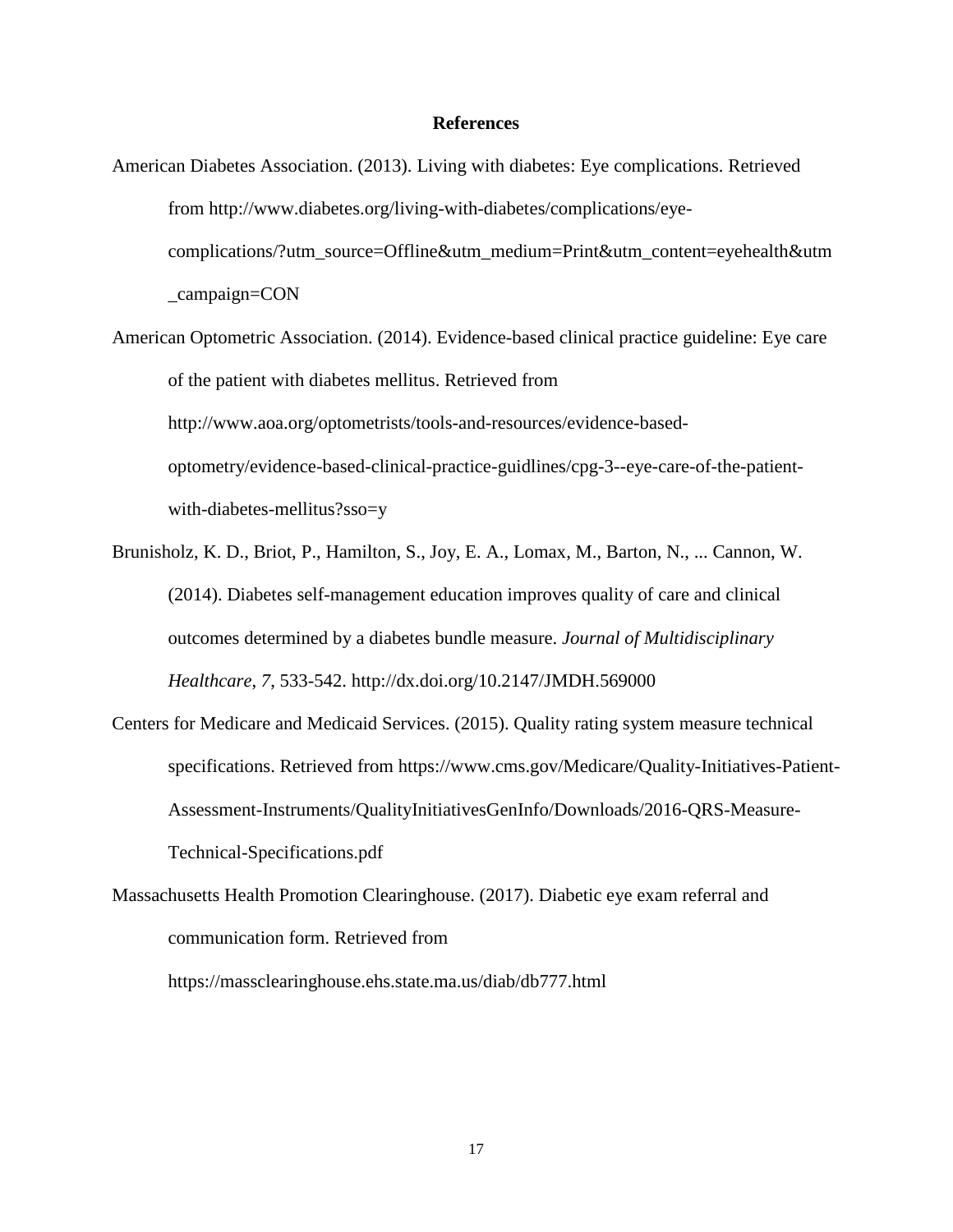- Melnyk, B.M. & Fineout-Overholt, E. (2011). *Evidence-based practice in nursing and healthcare: A guide to best practice, 2nd ed. Philadelphia, PA: Lippincott Williams &* Wilkins
- Sheppler, C. R., Lambert, W. E., Gardiner, S. K., Becker, T. M., & Mansberger, S. L. (2014). Predicting adherence to diabetic eye examinations: Development of the Compliance with Annual Diabetic Eye Exams Survey. *Ophthalmology*, *121*, 1212-1219. http://dx.doi.org/10.1016/j.ophtha.2013.12.016
- Walker, E. A., Schechter, C. B., Caban, A., & Basch, C. E. (2008). Telephone intervention to promote diabetic retinopathy screening among the urban poor. *American Journal of Preventative Medicine*, *34(3*), 185-191.
- Weiss, D. M., Casten, R. J., Leiby, B. E., Hark, L. A., Murchison, A. P., Johnson, D., ... Haller, J. A. (2015). Effect of behavioral intervention on dilated fundus examination rates in older African American individuals with diabetes mellitus: A randomized clinical trial. *JAMA Ophthalmology*, *133 (9)*, 1005-1012.

http://dx.doi.org/10.1001/jamaophthalmol.2015.1760

Zangalli, C. S., Murchison, A. P., Hale, N., Hark, L. A., Pizzi, L. T., Dai, Y., ... Haller, J. A. (2016). An education- and telephone-based intervention to improve follow-up to vision care in patients with diabetes: A prospective, single-blinded, randomized trial. *American Journal of Medical Quality*, *31(2)*, 156-161. http://dx.doi.org/10.1177/1062860614552670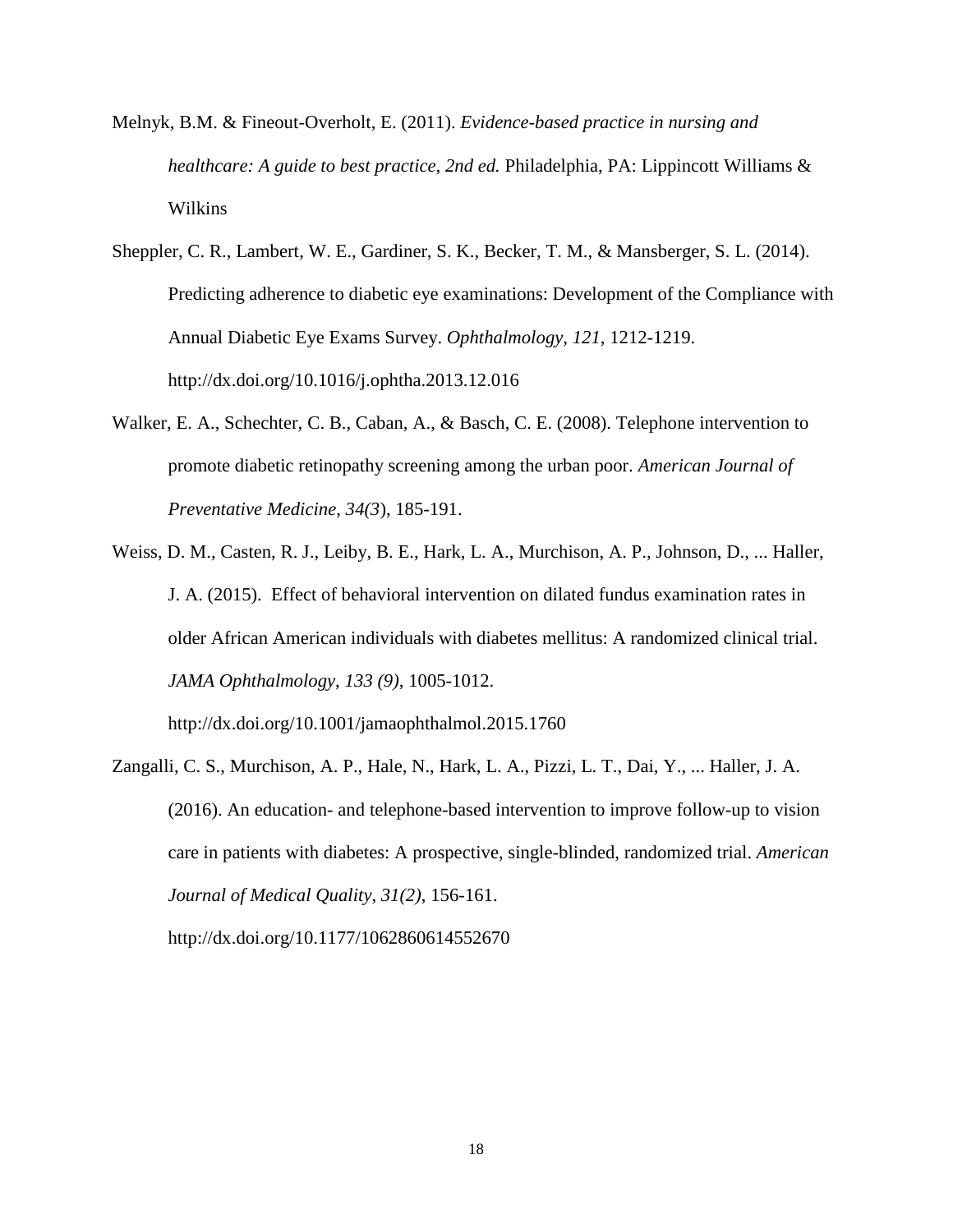|                                                                           | Pre-intervention (n=30)   | Post-intervention (n=30)    | $\mathbf{p}$ |
|---------------------------------------------------------------------------|---------------------------|-----------------------------|--------------|
| Age, Mean (SD)                                                            | 57.8(9.3)                 | 55.6(11.3)                  | 0.07         |
| Last Hgb A1C, Mean (SD)                                                   | 7.1(1.4)                  | 7.7(1.9)                    | 0.35         |
| <b>Gender</b><br><b>Male</b><br><b>Female</b>                             | 40%<br>60%                | 36.7%<br>63.3%              | 0.79         |
| Race<br>White<br><b>African American</b><br><b>Asian</b><br><b>Other</b>  | 96.7%<br>3.3%<br>0%<br>0% | 93.3%<br>0%<br>3.3%<br>3.3% | 0.39         |
| <b>Payor Type</b><br><b>Private Insurance</b><br><b>Medicaid/Medicare</b> | 63.3%<br>36.7%            | 46.7%<br>53.3%              | 0.19         |

# Table 1. Demographic and Clinical Data Summary (N=60)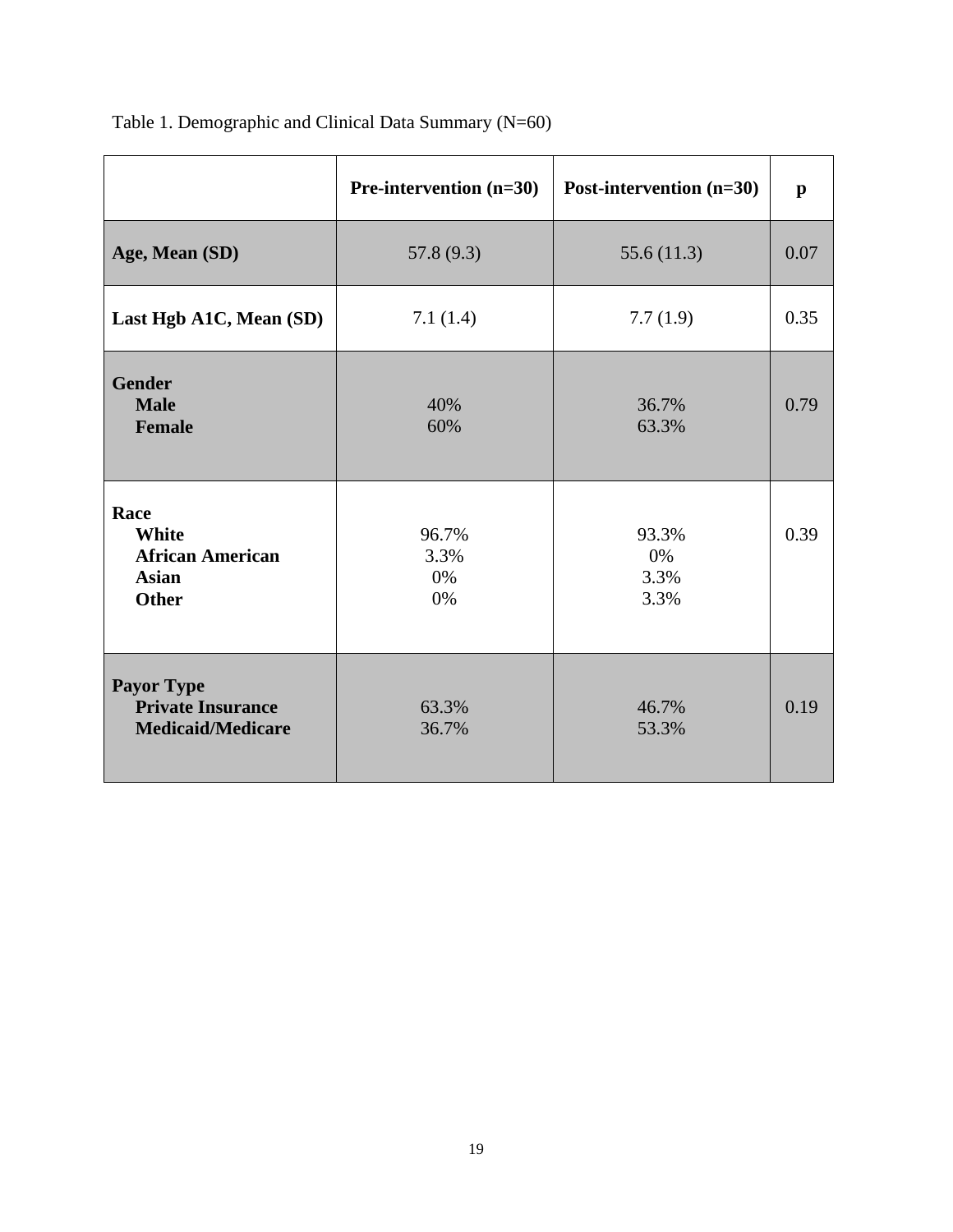|                              | <b>Pre-intervention</b> $(n=30)$ | Post-intervention (n=30) | p    |
|------------------------------|----------------------------------|--------------------------|------|
| <b>Referral Written</b>      | 3.3%                             | 3.3%                     |      |
| <b>Patient-reported Exam</b> | 43.3%                            | 33.3%                    | 0.43 |
| <b>Formal Documentation</b>  | 26.7%                            | 13.3%                    | 0.20 |
| <b>Referral Indicated</b>    | Unable to assess                 | 66.7%                    | N/A  |

Table 2. Frequency of Study Indicators (N=60)